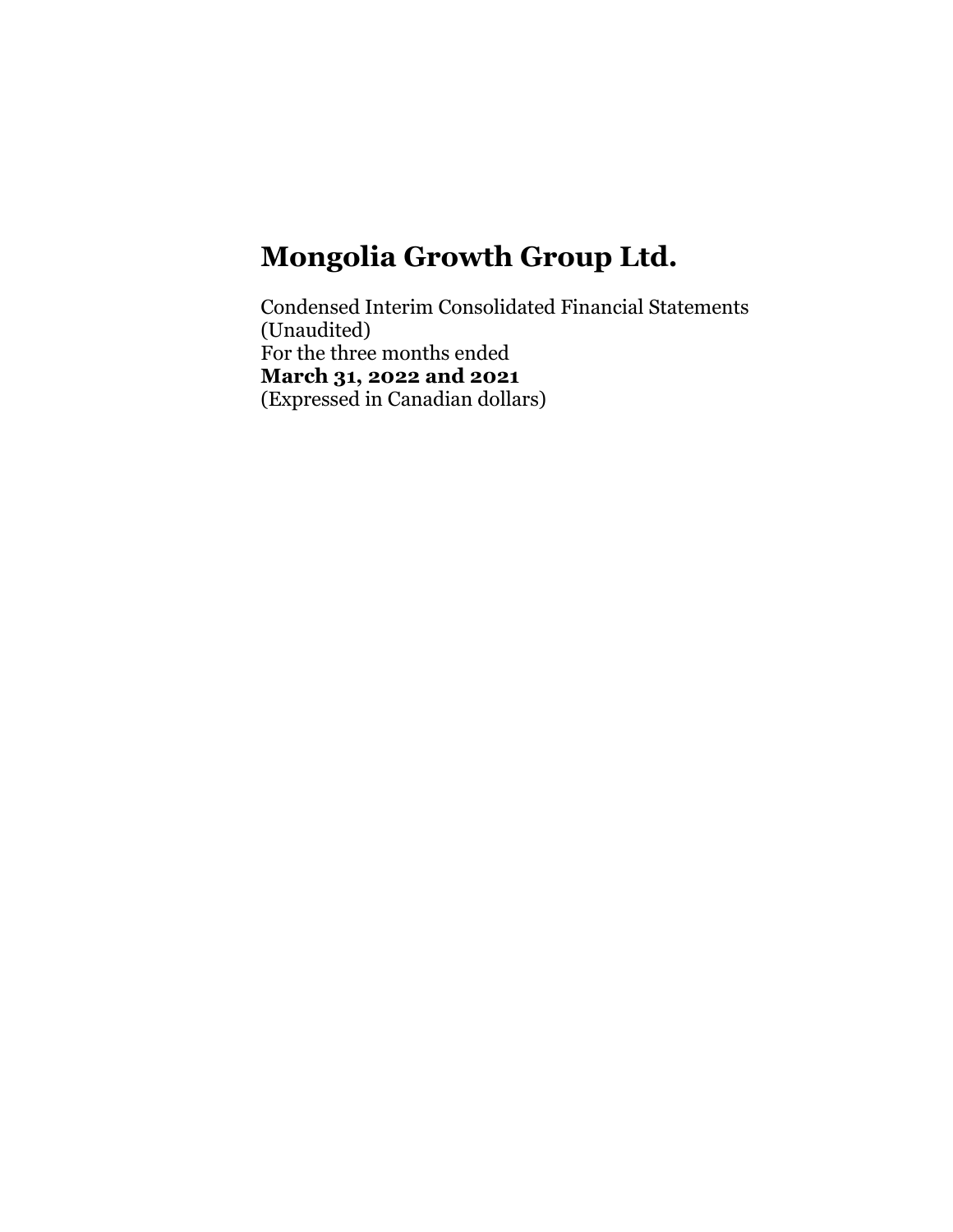Condensed Interim Consolidated Statements of Financial Position

### (Unaudited)

# **As at March 31, 2022**

(expressed in Canadian dollars)

|                                                  | March 31,<br>2022<br>\$ | December 31,<br>2021<br>\$ |
|--------------------------------------------------|-------------------------|----------------------------|
| <b>Assets</b>                                    |                         |                            |
| <b>Current assets</b>                            |                         |                            |
| Cash (note 5)                                    | 4,911,306               | 2,396,311                  |
| Marketable securities owned (note 7)             | 48,142,885              | 37,802,853                 |
| Unrealized gain on futures contract (note 7)     | 934,375                 | 311,437                    |
| Due from broker (note 6)                         | 4,523                   | 2,320                      |
| Digital assets (note 9)                          | 378,751                 | 266,890                    |
| Other assets (note 10)                           | 18,713                  | 29,218                     |
|                                                  | 54,390,553              | 40,809,029                 |
| <b>Non-current assets</b>                        |                         |                            |
| Investment properties (note 11)                  | 10,925,875              | 11,885,907                 |
| Other assets-long term receivable (note 10)      | 106,127                 | 111,722                    |
| Property and equipment (note 12)                 | 2,292,038               | 2,220,207                  |
|                                                  | 13,324,040              | 14,217,836                 |
| <b>Total assets</b>                              | 67,714,593              | 55,026,865                 |
| Liabilities                                      |                         |                            |
| <b>Current liabilities</b>                       |                         |                            |
| Trade payables and accrued liabilities (note 13) | 703,449                 | 913,391                    |
| Unearned revenue (note 8)                        | 833,259                 | 1,035,471                  |
| Due to broker (note 6)                           | 8,662,849               | 9,173,869                  |
| Marketable securities sold short (note 7)        | 7,960,880               | 2,652,329                  |
| Short Term CEBA loan (note 6)                    | 60,000                  | 60,000                     |
| Income taxes payable                             |                         | 4,274                      |
|                                                  | 18,220,437              | 13,839,334                 |
| <b>Non-current liabilities</b>                   |                         |                            |
| Deferred income tax liability                    | 3,742,865               | 1,010,244                  |
| <b>Total liabilities</b>                         | 21,963,302              | 14,849,578                 |
| <b>Equity</b>                                    |                         |                            |
| Share capital (note 14)                          | 51,004,122              | 51,004,122                 |
| Contributed surplus                              | 6,849,976               | 6,849,976                  |
| Accumulated other comprehensive loss             | (16, 208, 763)          | (15,501,963)               |
| Retained earnings (deficit)                      | 4,105,956               | (2,174,848)                |
| <b>Total equity</b>                              | 45,751,291              | 40,177,287                 |
| <b>Total equity and liabilities</b>              | 67,714,593              | 55,026,865                 |
| Commitment and contingencies (note 14)           |                         |                            |
| <b>Approved by the Board of Directors</b>        |                         |                            |
| "Harris Kupperman"<br>Director                   | "James Dwyer"           | Director                   |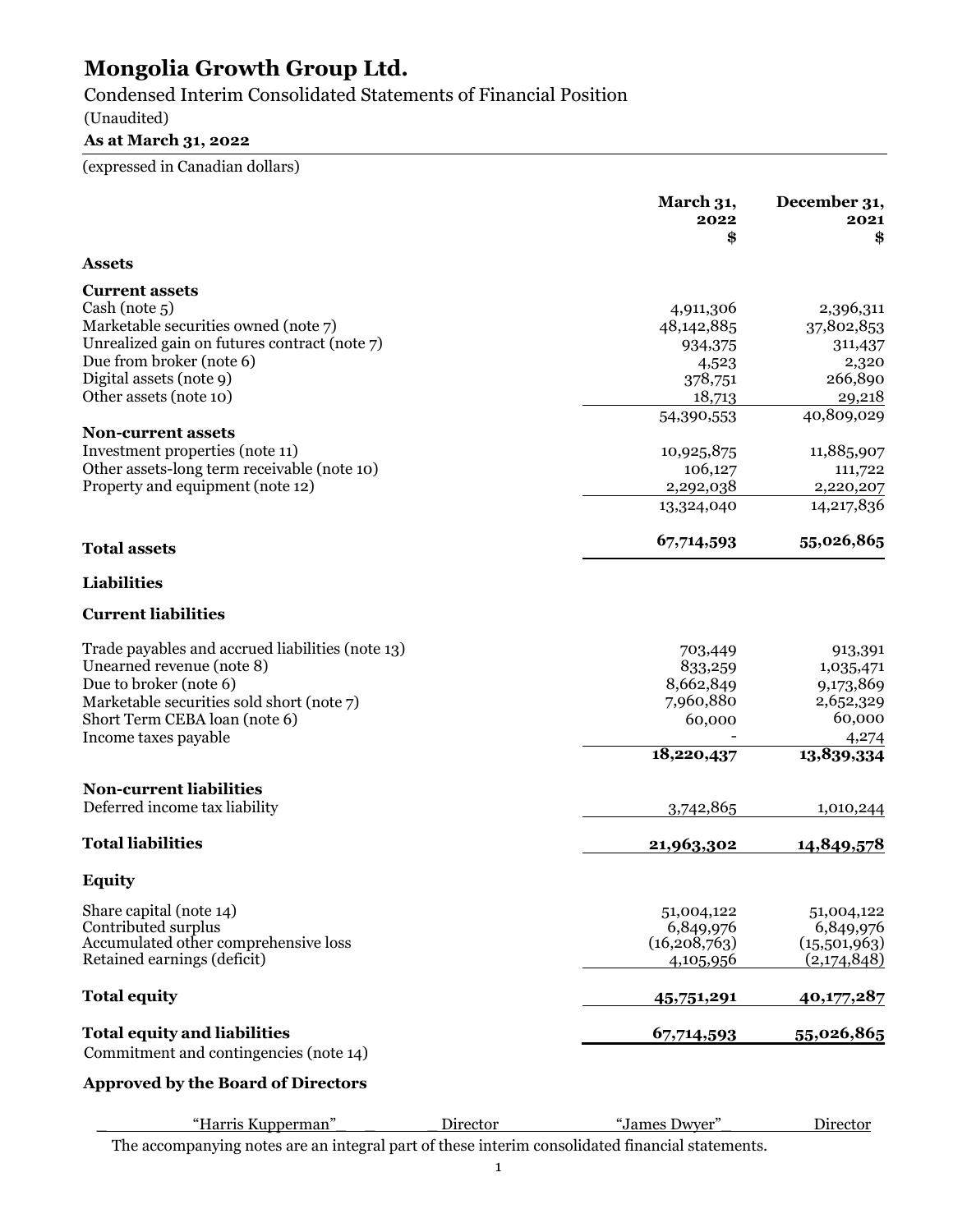Condensed Interim Consolidated Statement of Operations

(Unaudited)

### **For the three month period ended March 31**

(expressed in Canadian dollars)

|                                                    | March 31           | March 31   |
|----------------------------------------------------|--------------------|------------|
|                                                    | 2022               | 2021       |
| <b>Revenue</b>                                     | \$                 | \$         |
| Rental income                                      |                    |            |
| Subscription revenue (note 8)                      | 204,071<br>604,677 | 144,421    |
| Other revenue                                      | 30,858             |            |
|                                                    |                    | 105,440    |
| <b>Total revenue</b>                               | 839,606            | 249,861    |
| <b>Expenses</b>                                    |                    |            |
| Salaries and wages                                 | 217,959            | 161,434    |
| Other expenses (note 20)                           | 539,597            | 355,273    |
| Depreciation (note 12)                             | 19,964             | 15,673     |
| <b>Total operating expenses</b>                    | (777,520)          | (532, 380) |
|                                                    |                    |            |
| Unrealized gain on short term investments (note 7) | 4,318,099          | 492,819    |
| Realized gain on short term investments (note 7)   | 4,974,166          | 5,960,261  |
| Unrealized gain on digital assets (note 9)         | 21,607             |            |
| Foreign currency loss                              | (338,343)          | (70, 202)  |
| <b>Total other income</b>                          | 8,975,529          | 6,382,878  |
| Net income before income taxes                     | 9,037,615          | 6,100,359  |
| <b>Income</b> taxes                                | (2,756,811)        | 14,803     |
| Net income for the period                          | 6,280,804          | 6,115,162  |
| Net income per share                               |                    |            |
| <b>Basic</b>                                       |                    |            |
| From net income for the period                     | 0.23               | 0.20       |
| Diluted                                            |                    |            |
| From net income for the period                     | 0.23               | 0.20       |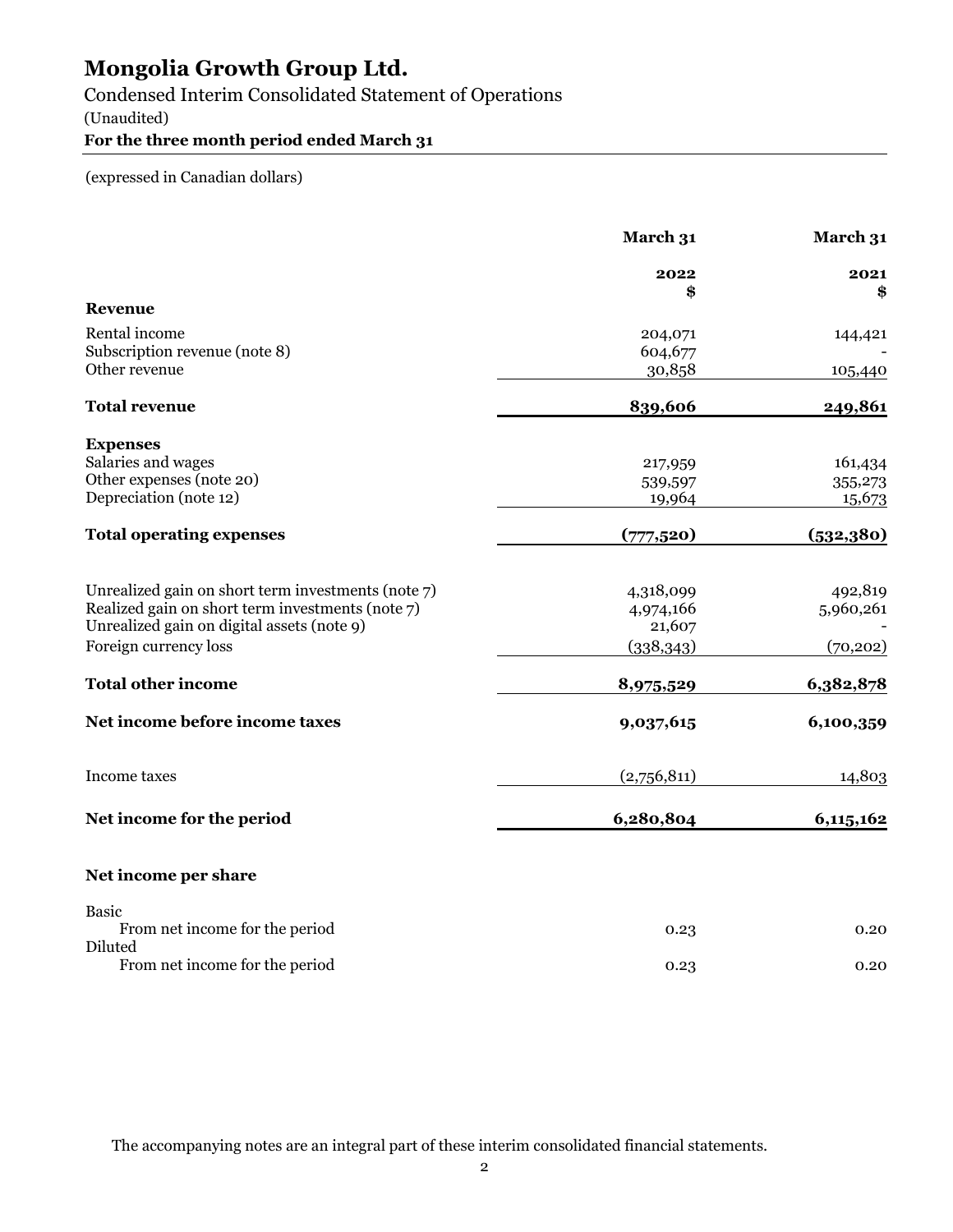Condensed Interim Consolidated Statements of Comprehensive Loss

(Unaudited)

# **For the three month period ended March 31**

(expressed in Canadian dollars)

|                                                                                                                                                                                                                                                                  | March 31,<br>2022 | March 31,<br>2021<br>\$ |
|------------------------------------------------------------------------------------------------------------------------------------------------------------------------------------------------------------------------------------------------------------------|-------------------|-------------------------|
| Net income for the period                                                                                                                                                                                                                                        | 6,280,804         | 6, 115, 162             |
| Other comprehensive loss<br>Items that may be subsequently reclassified to<br>income or loss<br>Unrealized gains (losses) on translation of financial<br>statement operations with Mongolian Tögrög functional<br>currency to Canadian dollar reporting currency | (706, 800)        | (198, 213)              |
| Total comprehensive income                                                                                                                                                                                                                                       | 5,574,004         | 5,916,949               |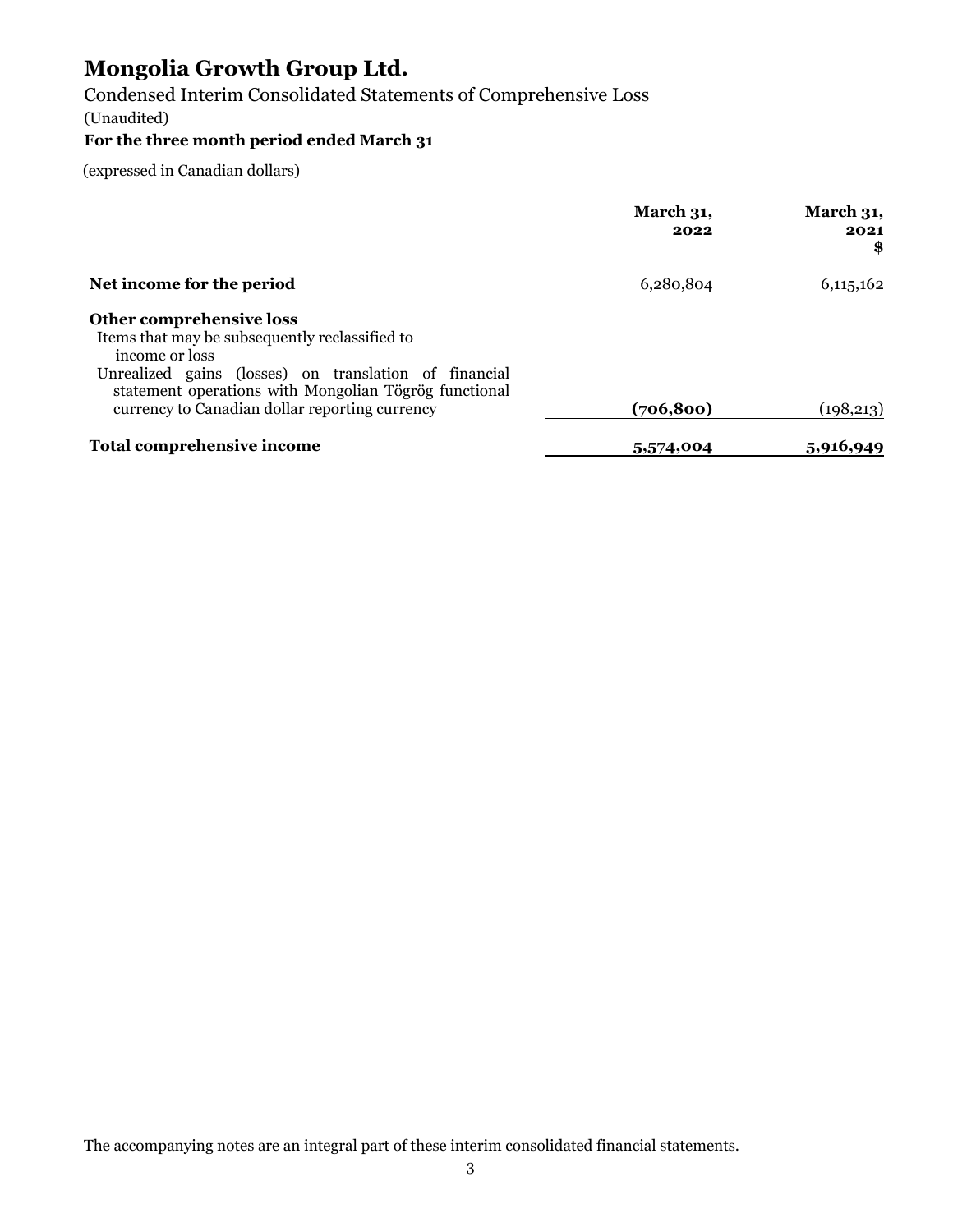Condensed Interim Consolidated Statements of Changes in Equity

#### (Unaudited)

**For the three month period ended March 31** 

(expressed in Canadian dollars)

|                                                | <b>Share</b><br>capital<br>\$ | Contributed<br>surplus<br>\$ | <b>Accumulated</b><br>other<br>comprehensive<br>loss<br>\$ | <b>Deficit</b><br>\$ | <b>Total</b><br>\$ |
|------------------------------------------------|-------------------------------|------------------------------|------------------------------------------------------------|----------------------|--------------------|
| <b>Balance at</b>                              |                               |                              |                                                            |                      |                    |
| <b>January 1,2021</b>                          | 53, 165, 247                  | 6,849,976                    | (15, 444, 642)                                             | (17, 724, 154)       | 26,846,427         |
| Net gain for the period<br>Other comprehensive |                               |                              |                                                            | 6,115,162            | 6,115,162          |
| income                                         |                               |                              | (198, 213)                                                 |                      | (198, 213)         |
|                                                | 53, 165, 247                  | 6,849,976                    | (15, 642, 855)                                             | (11,608,992)         | 32,763,376         |
| Share repurchase                               | (444, 655)                    |                              |                                                            |                      | (444, 655)         |
| <b>Balance</b> at                              |                               |                              |                                                            |                      |                    |

 **March 31, 2021 52,720,592 6,849,976 (15,642,855) (11,608,992) 32,318,721** 

|                                                     | <b>Share</b><br>capital<br>\$ | Contributed<br>surplus<br>\$ | <b>Accumulated</b><br>other<br>comprehensive<br>loss<br>\$ | <b>Deficit</b><br>\$ | <b>Total</b><br>\$      |
|-----------------------------------------------------|-------------------------------|------------------------------|------------------------------------------------------------|----------------------|-------------------------|
| <b>Balance at</b><br><b>January 1, 2022</b>         | 51,004,122                    | 6,849,976                    | (15,501,963)                                               | (2,174,848)          | 40,177,287              |
| Net gain for the period<br>Other comprehensive loss |                               |                              | (706, 800)                                                 | 6,280,804            | 6,280,804<br>(706, 800) |
|                                                     | 51,004,122                    | 6,849,976                    | (16, 208, 763)                                             | 4,105,956            | 45,751,291              |
| Share repurchase                                    |                               |                              |                                                            |                      |                         |
| <b>Balance</b> at<br>March 31, 2022                 | 51,004,122                    | 6,849,976                    | (16, 208, 763)                                             | 4,105,956            | 45,751,291              |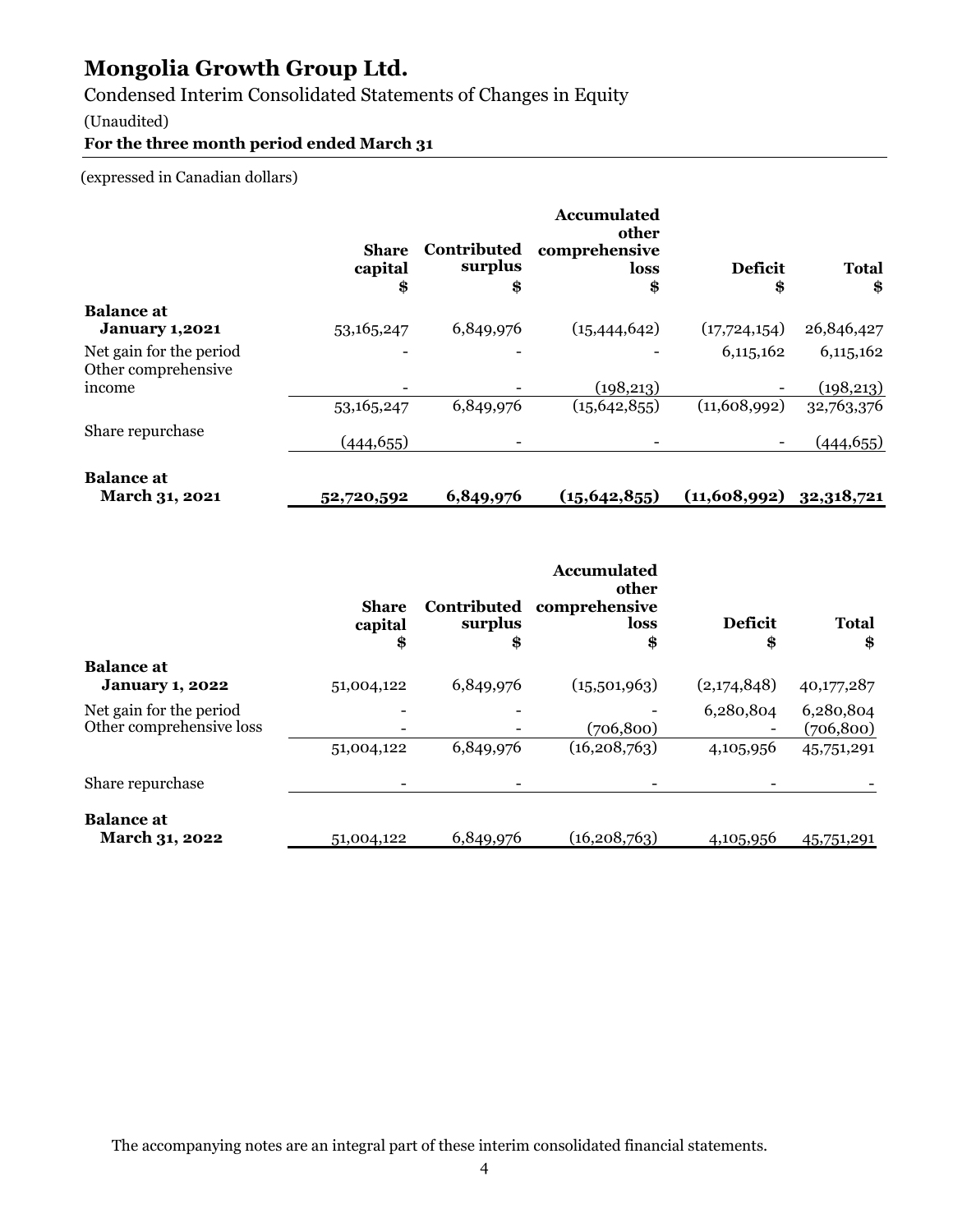Condensed Interim Consolidated Statements of Cash Flow

(Unaudited)

# **For the three month period ended March 31**

(expressed in Canadian dollars)

|                                                                  | March 31,<br>2022<br>\$ | March 31,<br>2021<br>\$ |
|------------------------------------------------------------------|-------------------------|-------------------------|
| Cash provided by (used in)                                       |                         |                         |
| <b>Operating activities</b>                                      |                         |                         |
| Net income (loss) for the period                                 | 6,280,804               | 6,115,162               |
| Items not affecting cash<br>Depreciation (note 12)               |                         | 15,673                  |
| Deferred taxes                                                   | 19,964<br>2,732,619     | (14, 804)               |
| Unrealized (gain) loss on marketable securities (note 7)         | (4,318,099)             | (492, 819)              |
| Realized (gain) on marketable securities (note 7)                | (4,974,166)             | (5,960,261)             |
| Unrealized gain on digital assets (note 9)                       | (21,607)                |                         |
| Unrealized FX loss on digital assets (note 9)                    | 4,656<br>(275, 829)     | (337, 049)              |
|                                                                  |                         |                         |
| Net change in non-cash working capital balances (note 18)        | (898,908)               | (169, 643)              |
|                                                                  | (1,174,737)             | (506, 692)              |
| <b>Financing activities</b>                                      |                         |                         |
| Share repurchase (note 14)                                       |                         | (444, 655)              |
| CEBA loan (note 6)                                               |                         | 20,000                  |
|                                                                  |                         | (424, 655)              |
| <b>Investing activities</b><br>Net sale of marketable securities |                         |                         |
| Acquisition of property and equipment (note 12)                  | 3,637,846<br>(167,709)  | 2,003,641               |
| Net proceeds on sale of investment properties (note 11)          | 376,215                 | 363,586                 |
| Acquisition of digital assets (note 9)                           | (94, 910)               |                         |
|                                                                  |                         |                         |
|                                                                  | 3,751,442               | 2,367,227               |
| <b>Effect of exchange rates on cash</b>                          | (61,710)                | 190,467                 |
| <b>Increase in cash</b>                                          | 2,514,995               | 1,626,347               |
| <b>Cash - Beginning of period</b>                                | 2,396,311               | 1,361,771               |
| Cash - End of period                                             | 4,911,306               | 2,988,118               |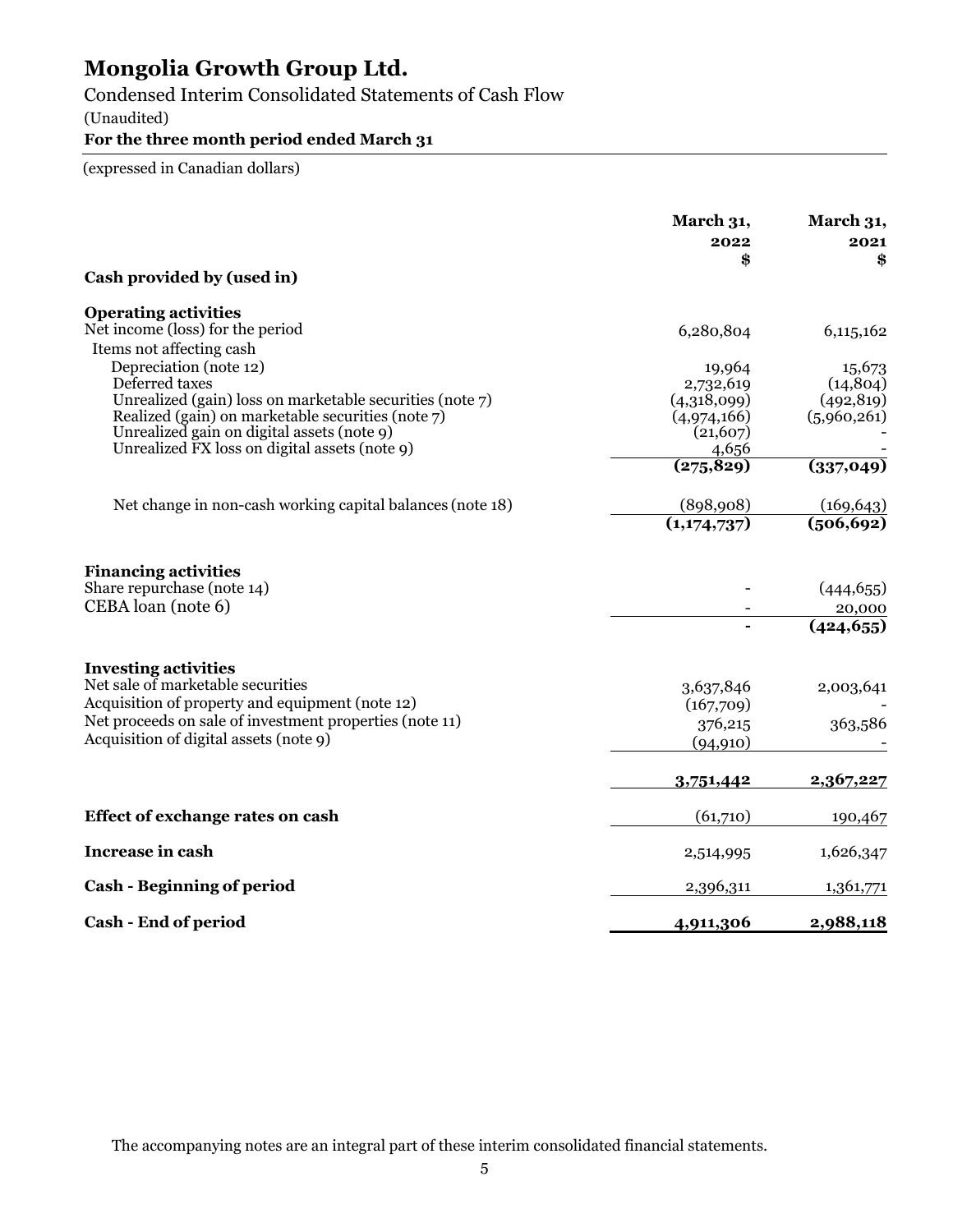Notes to Condensed Interim Consolidated Financial Statements

(Unaudited)

### **For the three month period ended March 31**

(expressed in Canadian dollars)

### **1 Corporate Information**

Mongolia Growth Group Ltd. ("MGG" or the "Company") was incorporated in Alberta on December 17, 2007, and is a Merchant bank with real estate investments in Ulaanbaatar, Mongolia, a subscription product business and a public securities portfolio that will be sold to invest in unique opportunities to profitably diversify the Company.

The Company's common shares were previously listed on the Canadian Securities Exchange (CSE). On January 9, 2013, the Company filed an application for the de-listing of the common shares from the CSE and filed an application for the listing of common shares on the TSX Venture Exchange (TSXV). The Company is now listed on the TSXV, having the symbol YAK.

MGG has three wholly-owned subsidiaries as of March 31, 2022; Mongolia (Barbados) Corp., MGG US Inc., and Lemontree PR LLC. Mongolia (Barbados) Corp. owns the wholly-owned subsidiaries MGG Properties LLC and Big Sky Capital LLC. Big Sky Capital LLC owns the wholly-owned subsidiaries, Carrollton LLC, Biggie Industries LLC, Zulu LLC, Crescent City LLC and Oceanus LLC (together "the investment property operations"). The investment property operations are conducted in Big Sky Capital LLC and its subsidiaries. No active business operations occur in Oceanus LLC at this time. MGG's marketable securities are currently held in brokerage accounts owned by Mongolia (Barbados) Corp and MGG US Inc.

At March 31, 2022 and December 31, 2021, the principal subsidiaries of the Company, their geographic locations, and the ownership interest held by the Company, were as follows:

|                           | Ownership                                  |                |                   |                      |
|---------------------------|--------------------------------------------|----------------|-------------------|----------------------|
| Name                      | Principal Activity                         | March 31, 2022 | December 31, 2021 | Location             |
| Mongolia (Barbados) Corp. | Holding Company and Brokerage Account      | 100%           | 100%              | <b>Barbados</b>      |
| Lemontree PR LLC          | Real estate operations                     | 100%           | 100%              | Puerto Rico          |
| MGG US Inc.               | <b>Investments</b>                         | 100%           | 100%              | <b>United States</b> |
| <b>MGG Properties LLC</b> | Holding Company and Real estate operations | 100%           | 100%              | Mongolia             |
| Big Sky Capital LLC       | Holding Company and Real estate operations | 100%           | 100%              | Mongolia             |
| Carrollton LLC            | Real estate operations                     | 100%           | 100%              | Mongolia             |
| Biggie Industries LLC     | Real estate operations                     | 100%           | 100%              | Mongolia             |
| Zulu LLC                  | Real estate operations                     | 100%           | 100%              | Mongolia             |
| Crescent City LLC         | Real estate operations                     | 100%           | 100%              | Mongolia             |
| Oceanus LLC               | Real estate operations                     | 100%           | 100%              | Mongolia             |

The Company is registered in Alberta, Canada, with its Head Office at its registered and records address at Centennial Place, East Tower, 1900, 520 - 3rd Avenue S.W. Calgary, Alberta, Canada T2P 0R3. The Company's Canadian headquarters are located at 100 King Street West, Suite 5600, Toronto, Ontario, M5X 1C9, Canada. The Company's Mongolian investment property operations are based out of its office located at the MGG Properties Building on Seoul St. in Ulaanbaatar, Mongolia.

At March 31, 2022, the Company is organized into three segments based on the business operations:

- Big Sky Capital LLC and its subsidiaries own investment properties which are located in Ulaanbaatar, Mongolia and are held for the purpose of generating rental revenue, capital appreciation, and/or redevelopment; and
- The MGG Corporate office is located in Toronto, Canada.
- The Subscription Products office is located in Toronto, Canada.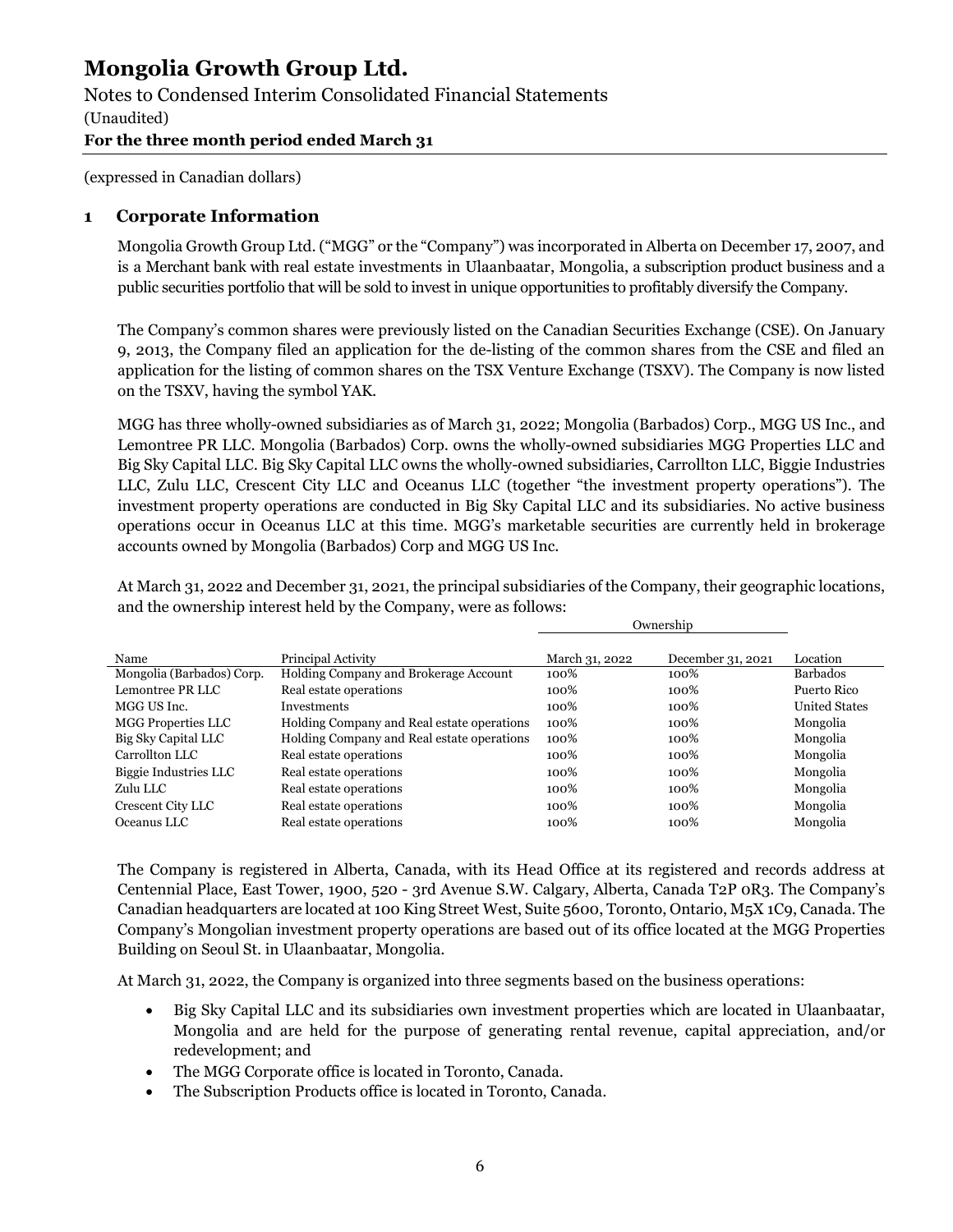Notes to Condensed Interim Consolidated Financial Statements

(Unaudited)

**For the three month period ended March 31** 

(expressed in Canadian dollars)

### **2 Basis of presentation**

The consolidated financial statements of the Company have been prepared in accordance with International Financial Reporting Standards (IFRS), as issued by the International Accounting Standards Board (IASB) applicable to the preparation of interim financial statements, including IAS 34, Interim Financial Reporting ("IAS 34"). These condensed interim consolidated financial statements are compliant with IAS 34 and do not include all of the information required for full annual financial statements.

These condensed interim consolidated financial statements should be read in conjunction with the Company's annual financial statements for the year ending December 2021. The significant accounting policies used in the preparation of these consolidated financial statements are summarized in note 3.

The consolidated financial statements, including the notes to the consolidated financial statements, are presented in Canadian dollars (\$) which is presentation currency and the functional currency of the parent Company. The functional currency of the Mongolian subsidiaries is the Mongolian National Tögrög (MNT). The functional currency of the Company's operating subsidiary in Barbados in the Canadian Dollar. The functional currency of the Company's operating subsidiaries in the United States is the US Dollar.

These consolidated financial statements were approved by the Board of Directors of the Company for issue on May 20, 2022.

# **3 Significant Accounting Policies**

The Company has applied the same accounting policies in these condensed interim consolidated financial statements as those applied in the Company's annual audited consolidated financial statements as at and for the year ended December 31, 2021.

In preparing these condensed interim consolidated financial statements, the significant judgements made in applying the Company's accounting policies and the key sources of estimation uncertainty were the same as those applied to the annual consolidated financial statements as at and for the year ended December 31, 2021.

These condensed interim consolidated financial statements should be read in conjunction with the Company's annual financial statements for the year ending December 31, 2021.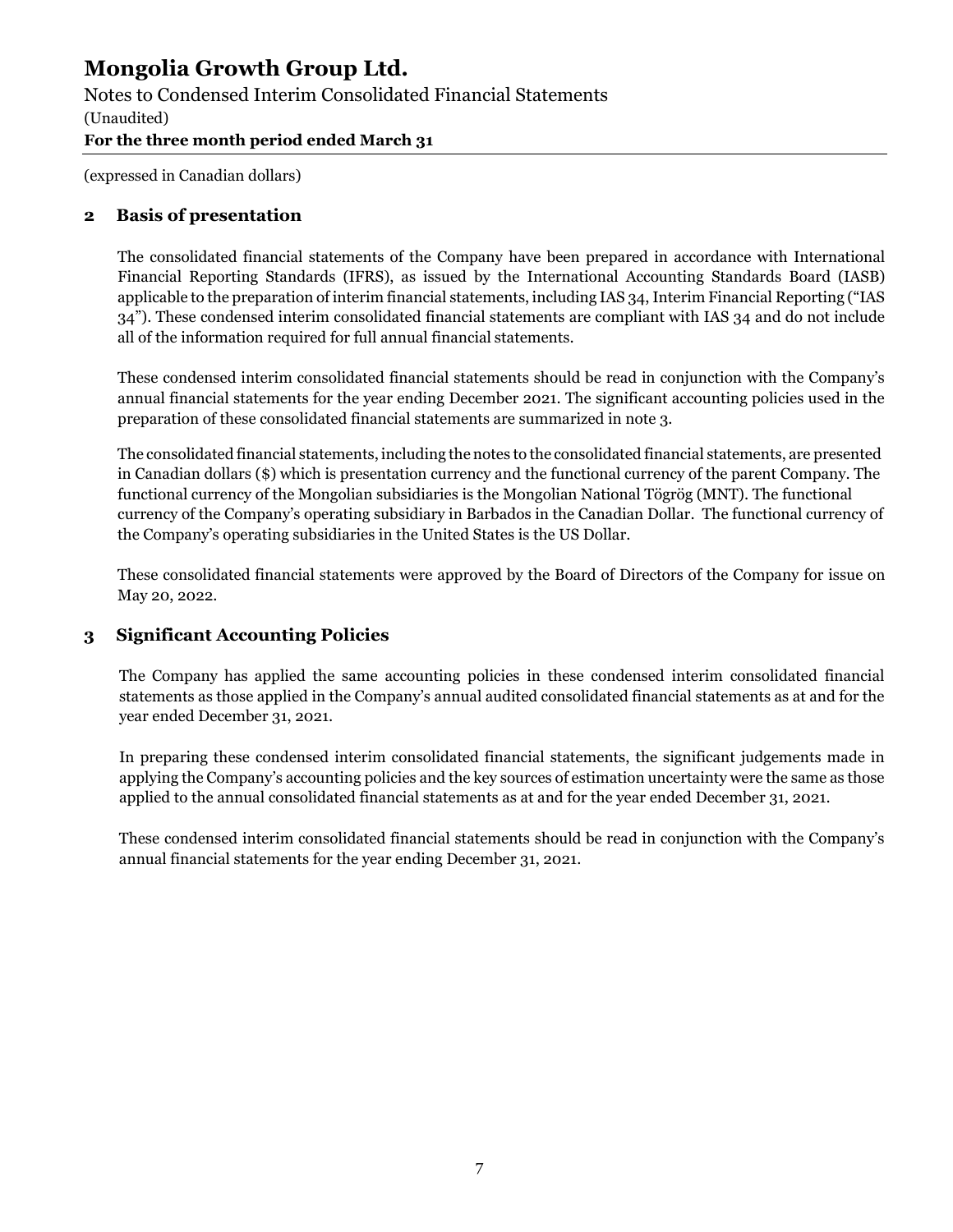Notes to Condensed Interim Consolidated Financial Statements

(Unaudited)

**For the three month period ended March 31** 

(expressed in Canadian dollars)

### **4 Significant accounting estimates and judgements**

The preparation of financial statements in accordance with IFRS requires Management to make estimates and assumptions about the future that affect the reported amounts of assets and liabilities. Estimates and judgements are continually evaluated based on historical experiences and other factors, including expectations of future events that are believed to be reasonable under the circumstances. In the future, actual experience may differ from these estimates and assumptions.

The effect of a change in an accounting estimate is recognized prospectively by including it in net income (loss) in the period of the change, if the change affects that period only, or in the period of the change and future periods, if the change affects both.

Significant estimates made in the preparation of these consolidated financial statements include the following areas:

 Fair value of investment properties - The estimate of fair value of investment properties is the most critical accounting estimate to the Company. An external appraiser estimates the fair value of the majority of investment properties by dollar value annually.

The remaining balance of investment properties was valued internally. The fair value of investment properties is based on the nature, location and condition of the specific asset. The fair value of investment properties represents an estimate of the price that would be made in an arm's length transaction between knowledgeable, willing parties. This fair value assumes that the Company is in possession of the property's land and property titles where applicable. Management judges that the Company has the appropriate titles for each of the properties classified as Investment Properties. Properties whereby Management judges that the Company's titles are at risk, have been impaired to reflect the level of risk estimated by Management.

- The Company operates in the emerging real estate market of Mongolia, which given its current economic, political and industry conditions, gives rise to an increased inherent risk given the lack of reliable and comparable market information. The significant estimates underlying the fair value determination are disclosed in note 11. Changes in assumptions about these factors could materially affect the carrying value of investment properties. In addition, the significant global uncertainty resulting from the novel coronavirus ("COVID-19") pandemic has reduced the availability of reliable market metrics to inform opinions, and therefore a higher degree of judgment must be applied. Consequently, fair values are subject to significant change.
- Valuation of marketable securities The Company recognizes marketable securities at fair value. Fair value is determined on the basis of market prices from independent sources, if available. If there is no market price, then the fair value is determined by using valuation models with inputs derived from observable market data where possible but where observable data is not available, judgement is required to establish fair values.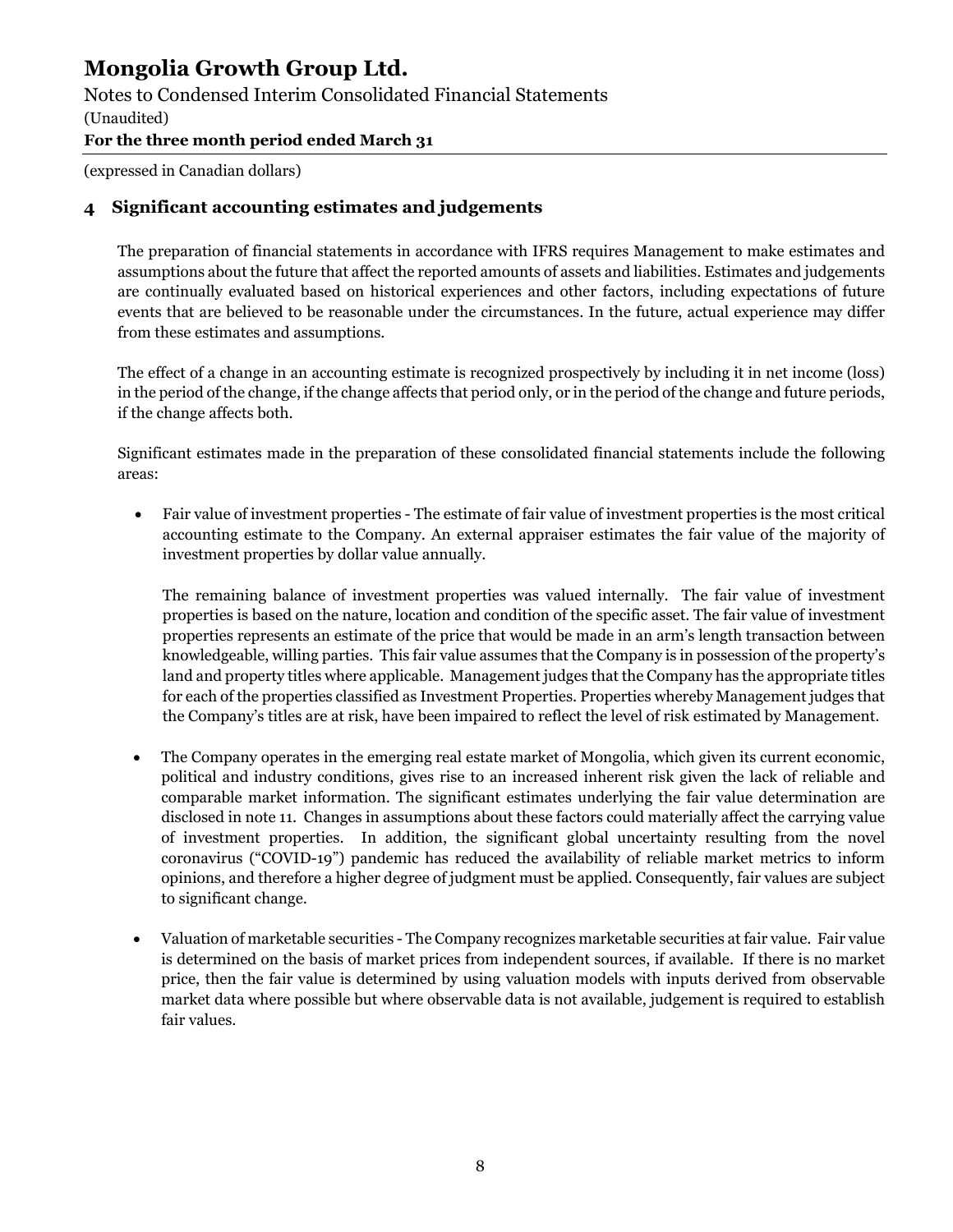Notes to Condensed Interim Consolidated Financial Statements

(Unaudited)

**For the three month period ended March 31** 

(expressed in Canadian dollars)

# **4 Significant accounting estimates and judgements (continued)**

- Operating environment of the Company Mongolia displays many characteristics of an emerging market including relatively high inflation and interest rates. The tax and customs legislation in Mongolia is subject to varying interpretations and frequent changes.
- The future economic performance of Mongolia is tied to the continuing demand from China and global prices for commodities as well as being dependent upon the effectiveness of economic, financial and monetary measures undertaken by the Government of Mongolia together with tax, legal, regulatory and political developments. Management is unable to predict all developments that could have an impact on the Mongolian economy and consequently what effect, if any, they could have on the future financial position of the Company.

Significant judgements made in the preparation of these consolidated financial statements include the following:

- Judgement is required in determining whether an asset meets the criteria for classification as assets held for sale and or as discontinued operations in the consolidated financial statements. Criteria considered by management include the existence of and commitment to a plan to dispose of the assets, the expected selling price of the assets, the probability of the sale being completed within an expected time frame of one year and the period of time any amounts have been classified within assets held for sale. The Company reviews the criteria for assets held for sale each quarter and reclassifies such assets to or from this financial position category as appropriate. On completion of the sale, management exercises judgement as to whether the sale qualifies as a discontinued operation.
- As at March 31, 2022 and December 31, 2021, Management has made the judgment that none of the Company's assets meet the criteria to be classified as held for sale. While this is due to a number of factors, a primary reason is that due to the conditions of the Mongolian economy and the lack of liquidity in the market, management was unable to conclude that the sale of any significant size asset could be considered highly probable.
- Judgement is required in determining whether the Company's Investment property and land use rights titles are at risk. As at March 31, 2022 and December 31, 2021, Management has made the judgment that Investment Properties whereby the land title has recently expired but is expected to be renewed in the near future should continue to be classified as Investment Properties. Properties whereby Management judges that the Company's titles are at risk, have been impaired to reflect the level of risk estimated by Management. As of March 31, 2021, all land titles of the Company's Investment Properties were current.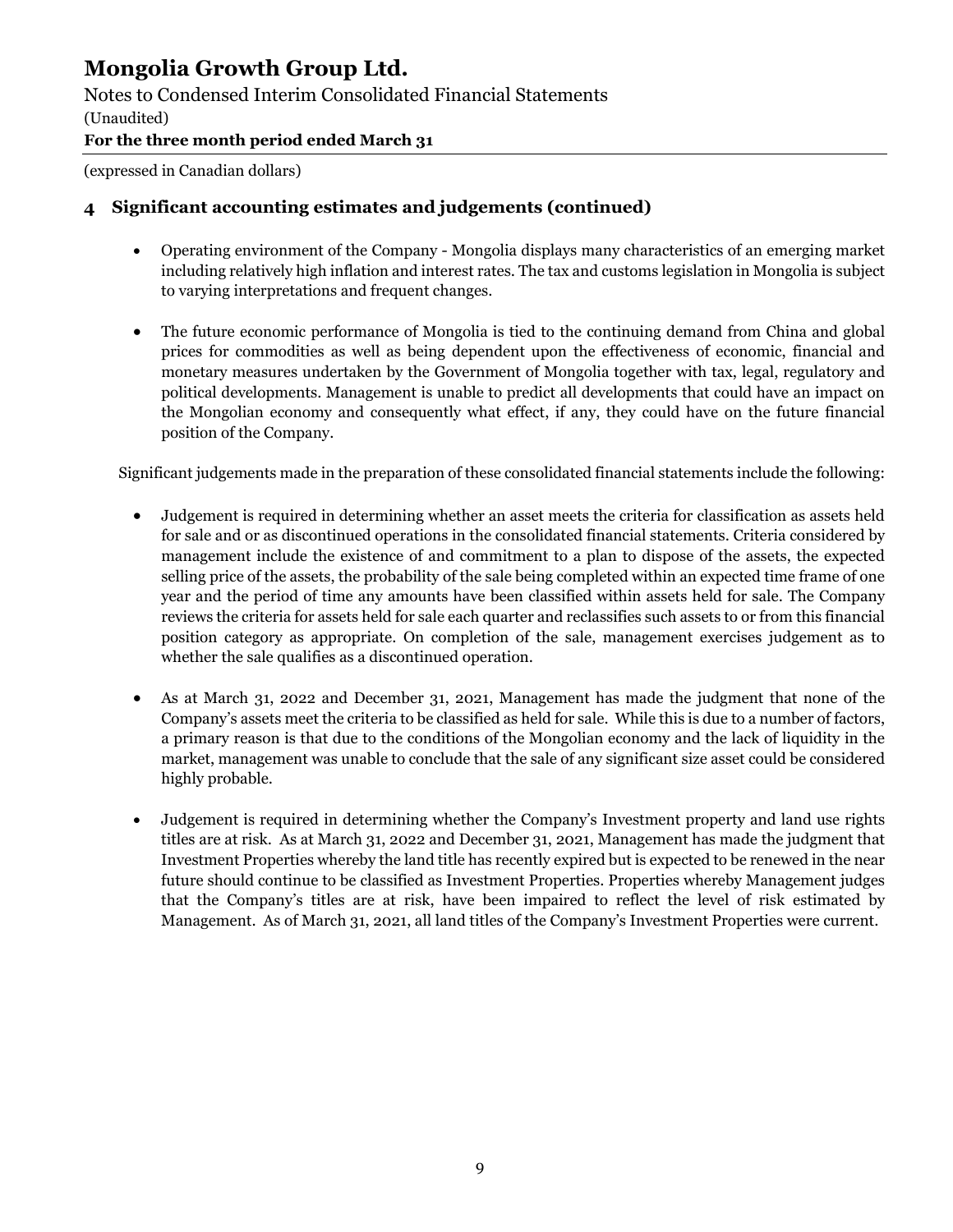### Notes to Condensed Interim Consolidated Financial Statements

(Unaudited)

#### **For the three month period ended March 31**

(expressed in Canadian dollars)

### **5 Cash**

Cash at banks earns interest at floating rates based on daily bank deposit rates. The component of cash and cash accounts currently consists only of cash amounts held in banks or on hand.

The following table discloses the geographical location of cash:

|                                                               | March 31,<br>2022<br>\$                    | December 31,<br>2021<br>\$                 |
|---------------------------------------------------------------|--------------------------------------------|--------------------------------------------|
| <b>Barbados</b><br>Canada<br><b>United States</b><br>Mongolia | 3,599,465<br>986,371<br>157,581<br>167,889 | 1,560,652<br>274,900<br>313,036<br>247,723 |
|                                                               | 4,911,306                                  | 2,396,311                                  |

Cash is not collateralized, the carrying amount of cash approximates fair value.

### **6 Credit facilities and due from and due to brokers**

#### a) Credit facilities

During the year ended December 31, 2020, the Company qualified for a government-guaranteed line of credit (Canada Emergency Business Account "CEBA") of \$40,000 which was interest-free until December 31, 2020. On January 1, 2021, the line of credit converted to a 2-year, 0% interest term loan to be repaid by December 31, 2022 at which time a 25% balance forgiveness (\$10,000) will apply if the loan is repaid by such date. On January 1, 2021 the Company qualified for an additional \$20,000 2-year, 0% interest term loan to be repaid by December 31, 2022. The Company has the option to exercise a 3-year term extension on the loans by December 31, 2022, if the loans are not repaid by then, at which time, the remaining unpaid balance of the loans will bear interest at 5% interest per annum during the extension period and must be paid in full by December 31, 2025. Funds can be used to pay non-deferrable operating expenses including payroll.

### **Short term debt**

|         | March 31,<br>2022<br>\$ | December 31,<br>2021<br>\$ |
|---------|-------------------------|----------------------------|
| Current | 60,000                  | 60,000                     |
|         | 60,000                  | 60,000                     |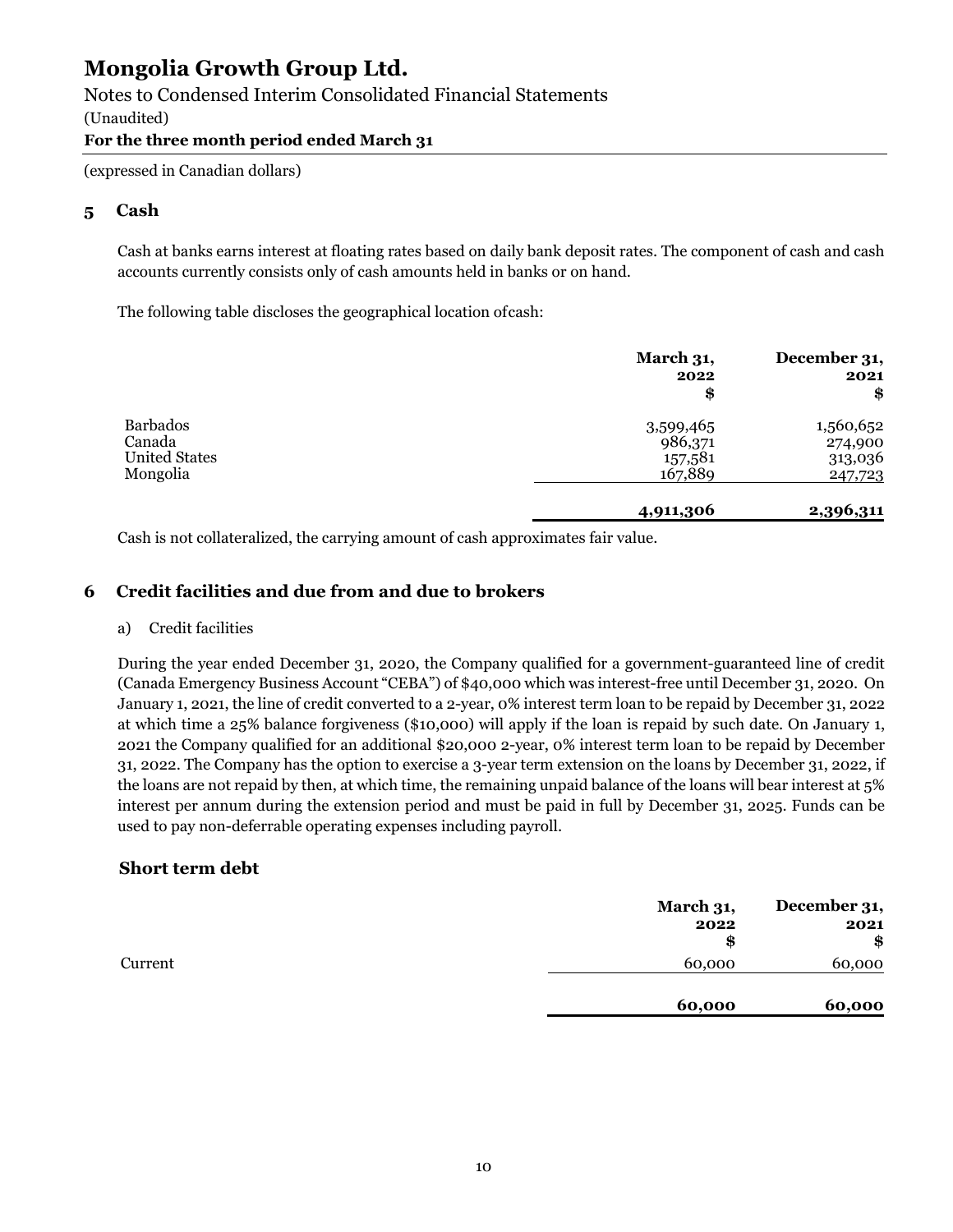Notes to Condensed Interim Consolidated Financial Statements

(Unaudited)

### **For the three month period ended March 31**

(expressed in Canadian dollars)

### **6 Credit facilities and due from and due to brokers (continued)**

#### **Due from and due to brokers**

 The Company has margin facilities with its prime brokers. As at March 31, 2022, the Company's amounts due to brokers have no specific repayment terms, and they are governed by the margin terms set forth in the prime brokerage agreements. As at March 31, 2022, the Company had net margin borrowings of \$4,130,302 (Q1 2021 – net cash on deposit of \$2,333,869). The fair value of the collateral-listed equity securities is calculated daily and compared to the Company's margin limits. The prime brokers can at any time demand full or partial repayment of the margin balances and any interest thereon or demand the delivery of additional assets as collateral.

 Due from and due to brokers balances are presented on a net basis by broker in the consolidated statement of financial position. Under the prime broker agreements, the broker may upon events of default offset, net and/or regroup any amounts owed by the Company to the broker by amounts owed to the Company by the broker. The following tables set out the offsetting of the Company's various accounts with prime brokers.

#### **Due from and due to brokers**

| March 31,<br>2022        |                                                        |                                                          |                                    |
|--------------------------|--------------------------------------------------------|----------------------------------------------------------|------------------------------------|
| <b>Net amounts</b><br>\$ | <b>Gross</b><br>amounts due to<br><b>brokers</b><br>\$ | <b>Gross</b><br>amounts due from<br><b>brokers</b><br>\$ |                                    |
| 4,523<br>(8,662,849)     | (8,662,849)                                            | 4,523                                                    | Due from brokers<br>Due to brokers |

| <b>December 31,</b> |      |
|---------------------|------|
|                     | 2021 |

|                  | Gross<br>amounts due from<br><b>brokers</b><br>\$ | Gross<br>amounts due to<br><b>brokers</b><br>\$ | <b>Net amounts</b><br>\$ |
|------------------|---------------------------------------------------|-------------------------------------------------|--------------------------|
| Due from brokers | 6,872                                             | (4,552)                                         | 2,320                    |
| Due to brokers   |                                                   | (9,173,869)                                     | (9,173,869)              |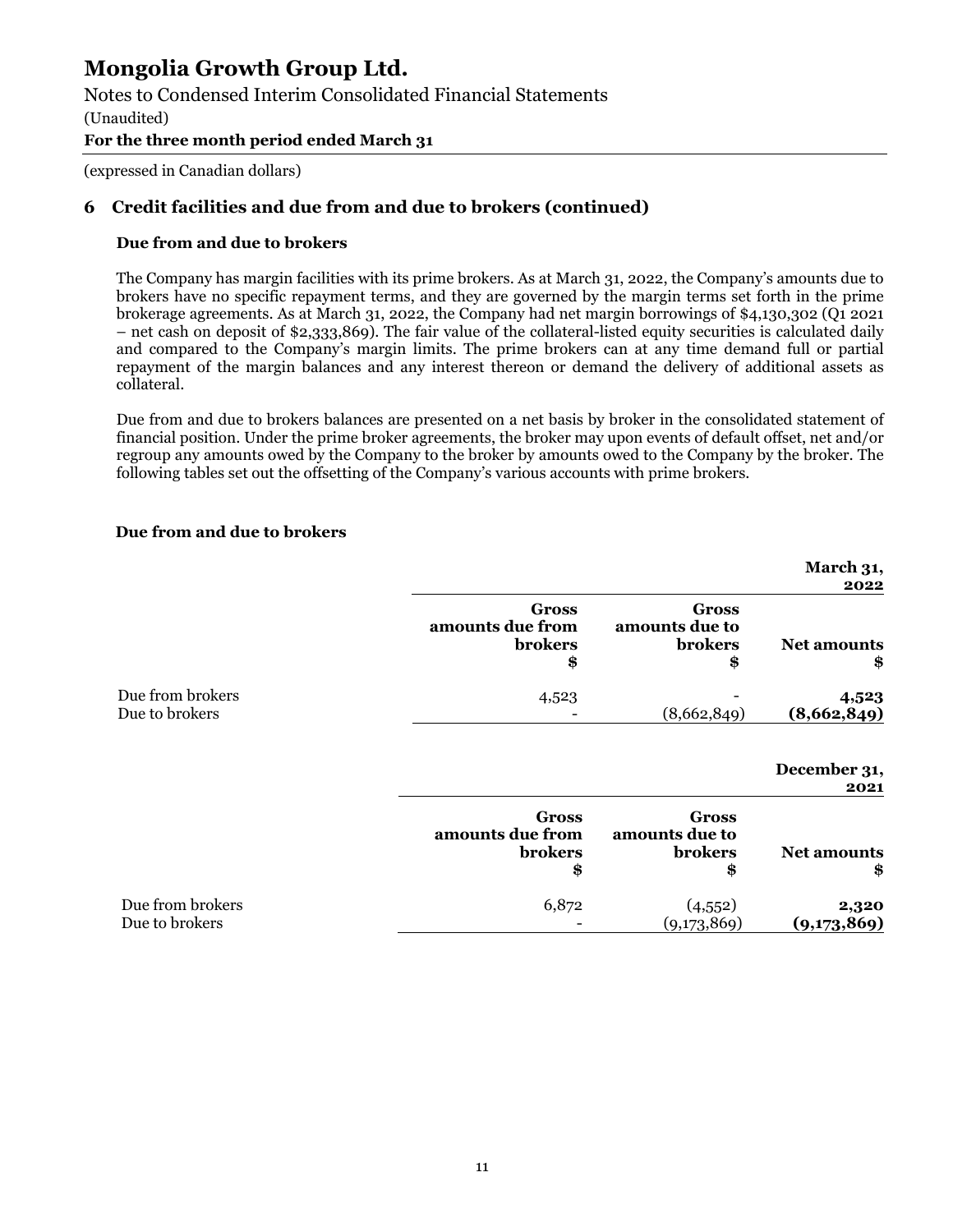Notes to Condensed Interim Consolidated Financial Statements (Unaudited)

**For the three month period ended March 31** 

(expressed in Canadian dollars)

# **7 Equity investments and other holdings, securities sold short, derivatives and futures**

# **Equity Investments and other holdings**

|                          | March 31,<br>2022<br>\$  | December 31,<br>2021<br>\$ |
|--------------------------|--------------------------|----------------------------|
| <b>Assets</b>            |                          |                            |
| <b>Equity securities</b> | 30,760,017               | 30,778,337                 |
| Options on futures       | 17,382,868               | 7,006,506                  |
| Calls                    | $\overline{\phantom{0}}$ | 7,952                      |
| Puts                     | $\overline{\phantom{a}}$ | 10,058                     |
|                          | 48,142,885               | 37,802,853                 |

#### **Securities sold short and derivative liabilities**

|                                      | March 31,<br>2022<br>\$ | <b>December</b><br>31, 2021<br>\$ |
|--------------------------------------|-------------------------|-----------------------------------|
| <b>Liabilities</b>                   |                         |                                   |
| Options on futures                   | 7,676,573               | 2,598,477                         |
| Calls                                | 14,496                  | 47,835                            |
| Puts                                 | 269,811                 | 6,017                             |
|                                      | 7,960,880               | 2,652,329                         |
| <b>Futures</b>                       |                         |                                   |
|                                      | March 31                | December 31,                      |
|                                      | 2022                    | 2021                              |
|                                      | \$                      | \$                                |
| Cost Basis                           | 2,768,220               | 2,768,220                         |
| Unrealized gains on futures contract | 934,375                 | 311,437                           |
| <b>Fair Market Value</b>             | 3,702,595               | 3,079,657                         |

A "purchase" of a futures contract means a contractual obligation to acquire the securities, commodities or foreign currency at a fixed price at a specified time in the future and is not included on the balance sheet. An unrealized gain or loss equal to the change in value of the contract is recognised on a daily basis and carried on the balance sheet.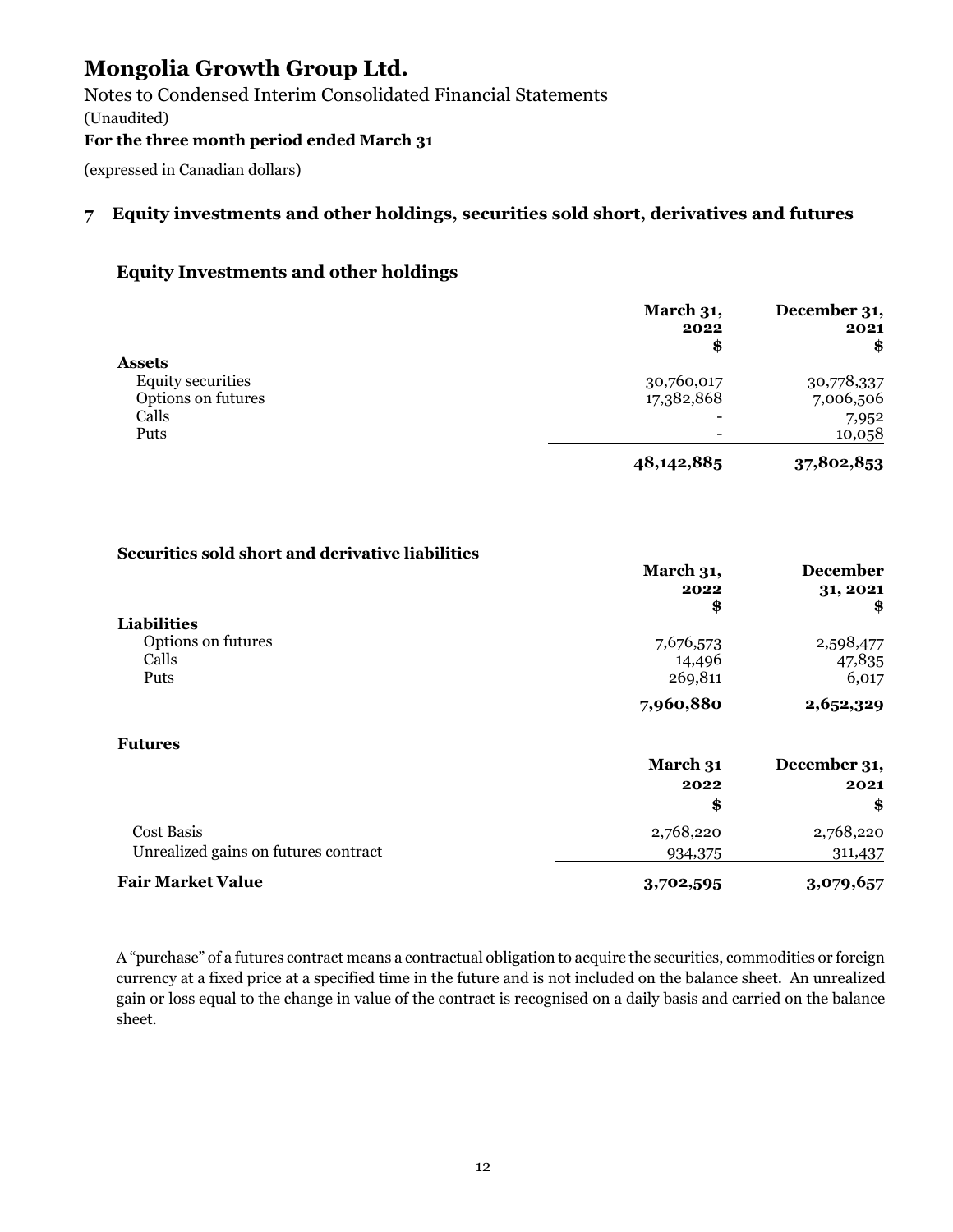Notes to Condensed Interim Consolidated Financial Statements

(Unaudited)

### **For the three month period ended March 31**

(expressed in Canadian dollars)

### **8 Subscription Revenue**

The Company's revenue from contracts with customers is comprised of data analytics subscriptions.

The Company has been working on building a data analytics service, named KEDM that tracks various eventdriven strategies. The Company initiated a paywall on July 1, 2021 to start monetizing this service. Revenue earned during the period is classified as subscription revenue on the income statement. Revenue collected that has not yet been earned, have been classified as unearned revenue and will be classified according to the Company's revenue policies described in note 3 of the December 31, 2021 consolidated financial statements.

### **Contract Liabilities**:

As of March 31, 2022, the Company has unearned revenue of \$833,259 to be fully recognized during fiscal 2022 and early 2023 in accordance with contract terms (March 31, 2021 - \$nil).

MGG has engaged an arm's length company to compile and produce the KEDM report on an ongoing basis, while MGG will act as the distributor and marketer of the product. As a part of this engagement, MGG has agreed to pay certain direct and approved expenses related to producing KEDM in addition to 20% of quarterly earned revenues above a threshold of \$125,000 USD. Most of the expenses related to the unearned revenue have not yet been incurred and are not reflected in the Company's financial statements. MGG owns all intellectual property related to KEDM and the arm's length company disclaims any ownership or rights to the intellectual property. The agreement can be discontinued by either party following a reasonable transition period and MGG can engage a substitute party to continue the production of KEDM.

### **9 Digital assets**

|                             | March 31,<br>2022<br>\$ | December 31,<br>2021<br>\$ |
|-----------------------------|-------------------------|----------------------------|
| Balance - beginning of year | 266,890                 |                            |
| Net purchases               | 94,910                  | 314,419                    |
| Unrealized gain (loss)      | 21,607                  | (42, 606)                  |
| Foreign currency loss       | (4,656)                 | (4,923)                    |
| Balance - end of year       | 378,751                 | 266,890                    |

The Company has a digital currency account at Kraken Custody where it owns Monero (XMR) cryptocurrency.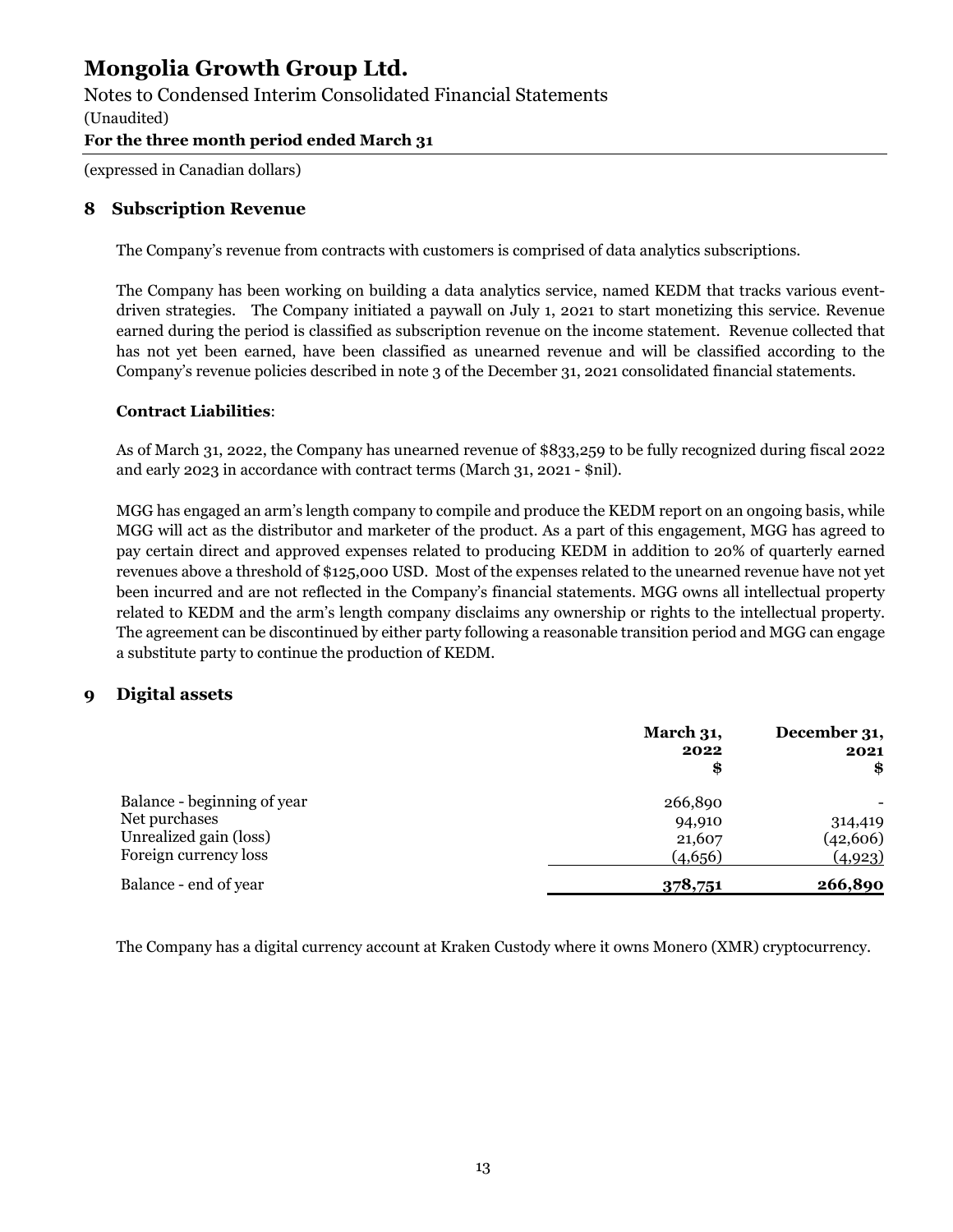Notes to Condensed Interim Consolidated Financial Statements

(Unaudited)

#### **For the three month period ended March 31**

(expressed in Canadian dollars)

### **10 Other assets**

|                                                                                                | March 31,<br>2022<br>\$       | December 31,<br>2021<br>\$     |
|------------------------------------------------------------------------------------------------|-------------------------------|--------------------------------|
| Accounts receivable<br>Long term receivable<br>Allowance for doubtful debt<br>Prepaid expenses | 39,200<br>106,127<br>(53,064) | 29,888<br>111,722<br>(55, 862) |
|                                                                                                | 32,577<br>124,840             | 55,192<br>140,940              |

As of December 31, 2021, the Company reclassified the \$106,127 receivable from a property sold in 2019 from short term to long term. The Company has filed court proceedings against the debtor and has made an allowance for 50% of the amount.

### **11 Investment properties**

|                                                                    | March 31,<br>2022<br>\$  | December 31,<br>2021<br>\$            |
|--------------------------------------------------------------------|--------------------------|---------------------------------------|
| Balance - beginning of period                                      | 11,885,907               | 14,542,236                            |
| Acquisitions                                                       |                          |                                       |
| Disposals<br>Fair value adjustment<br>Foreign exchange adjustments | (376, 215)<br>(583, 817) | (2,163,008)<br>(441,870)<br>(51, 451) |
| Balance - end of period                                            | 10,925,875               | 11,885,907                            |

During the three-month period ended March 31, 2022, the Company sold two properties with a value of \$376,215 at a net gain of \$nil. During the three-month period ended March 31, 2021, the Company sold one property with a value of \$363,586 and net gain of \$nil.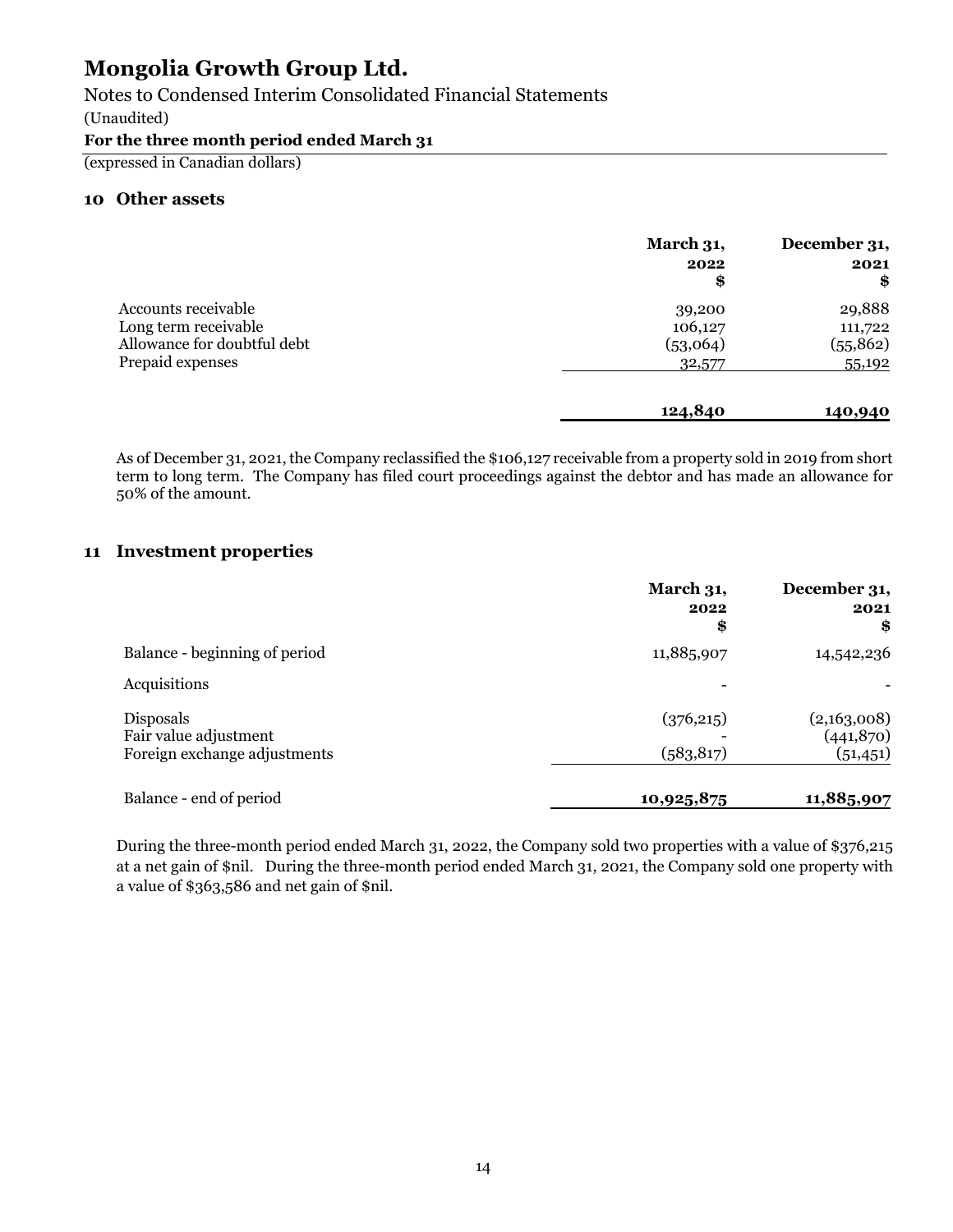Notes to Condensed Interim Consolidated Financial Statements

(Unaudited)

### **For the three month period ended March 31**

(expressed in Canadian dollars)

# **12 Property and equipment**

|                                           |                                        |                        |                        | 2021                 |
|-------------------------------------------|----------------------------------------|------------------------|------------------------|----------------------|
|                                           | <b>Furniture and</b><br>fixtures<br>\$ | Equipment<br>\$        | <b>Buildings</b><br>\$ | <b>Total</b><br>\$   |
| December 31                               |                                        |                        |                        |                      |
| Cost<br>Accumulated depreciation          | 59,993<br>48,719                       | 129,798<br>122,182     | 2,726,198<br>524,881   | 2,915,989<br>695,782 |
| Net book value                            | 11,274                                 | 7,616                  | 2,201,317              | 2,220,207            |
|                                           |                                        |                        |                        | 2022                 |
|                                           | <b>Furniture and</b><br>fixtures<br>\$ | <b>Equipment</b><br>\$ | <b>Buildings</b><br>\$ | <b>Total</b><br>\$   |
| Cost                                      |                                        |                        |                        |                      |
| At January 1                              | 59,993                                 | 129,798                | 2,726,198              | 2,915,989            |
| Additions<br>Disposals<br>Impairment      | 4,708<br>(674)                         | 109,010<br>(1,875)     | 53,991                 | 167,709<br>(2,549)   |
| Foreign exchange adjustment               | (432)                                  | (12, 184)              | (43, 198)              | (55, 814)            |
| At March 31                               | 63,595                                 | 224,749                | 2,736,991              | 3,025,335            |
|                                           |                                        |                        |                        | 2022                 |
|                                           | <b>Furniture and</b><br>fixtures<br>\$ | Equipment<br>\$        | <b>Buildings</b>       | <b>Total</b><br>\$   |
| <b>Accumulated depreciation</b>           | 48,719                                 | 122,182                | 524,881                | 695,782              |
| At January 1<br>Depreciation<br>Disposals | 855<br>(674)                           | 1,419<br>(1,875)       | 17,690                 | 19,964<br>(2,549)    |
| Foreign exchange adjustment               | 100                                    |                        | 20,000                 | 20,100               |
| At March 31                               | 49,000                                 | 121,726                | 562,571                | 733,297              |
| Net book value at March 31                | 14,595                                 | 103,023                | 2,174,421              | 2,292,038            |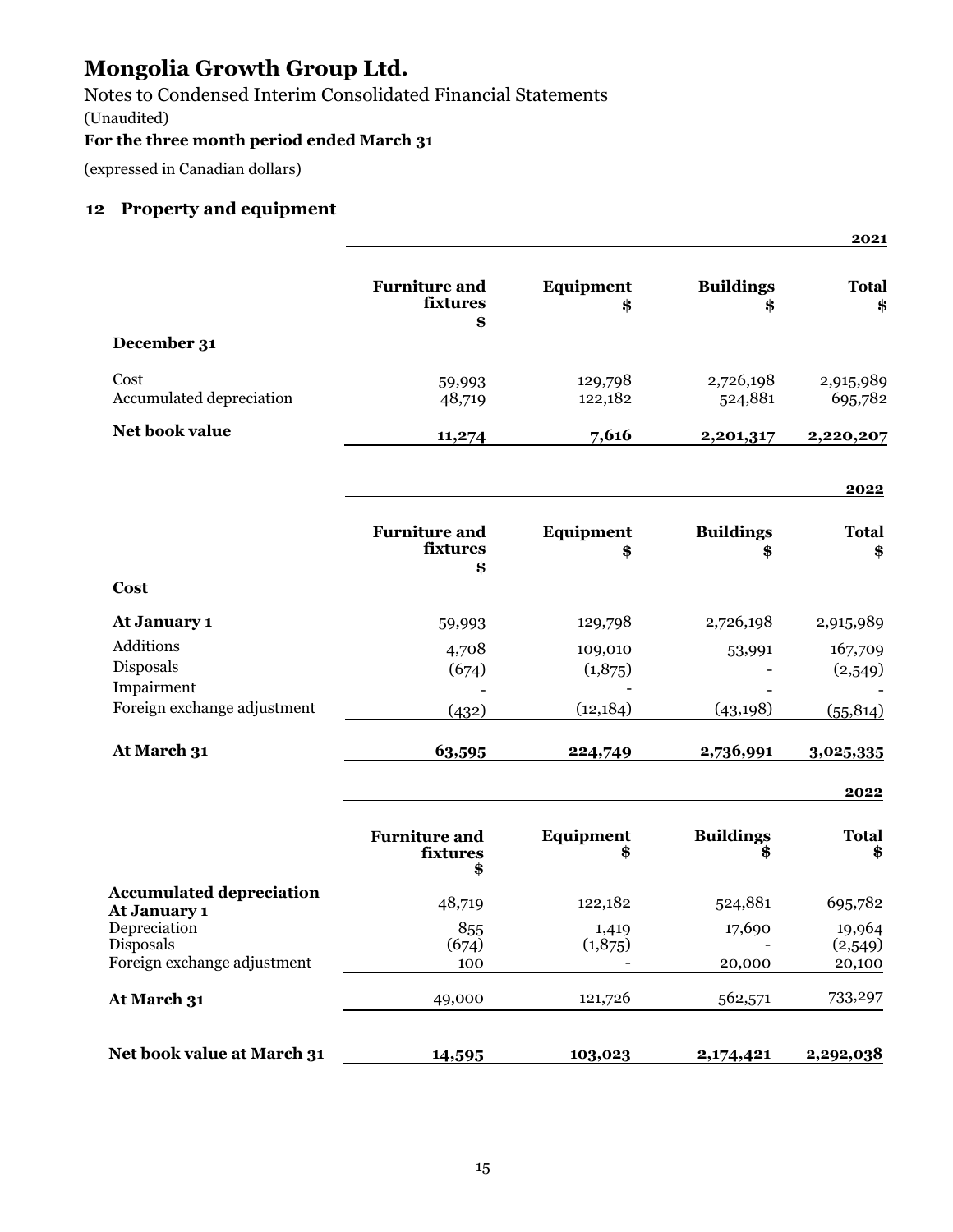Notes to Condensed Interim Consolidated Financial Statements

(Unaudited)

### **For the three month period ended March 31**

(expressed in Canadian dollars)

### **13 Trade payables and accrued liabilities**

|                                                                        | 2022<br>\$                   | 2021<br>\$                   |
|------------------------------------------------------------------------|------------------------------|------------------------------|
| Trade and accrued payables<br>Property commitment<br>Security deposits | 382,296<br>250,461<br>70,692 | 574,681<br>263,667<br>75,043 |
|                                                                        | 703,449                      | 913,391                      |

The carrying amounts above reasonably approximate fair value at the consolidated statement of financial position date. All trade and other payables are current.

### **14 Share capital and contributed surplus**

#### **Common shares**

The Company is authorized to issue an unlimited number of common and preferred shares.

The issued and outstanding common shares are as follows:

|                               | Number of<br>shares | <b>Amount</b><br>\$ |
|-------------------------------|---------------------|---------------------|
| Balance, December 31, 2021    | 27,778,499          | 51,004,122          |
| Shares re-purchased           |                     |                     |
| Treasury stock cancelled      |                     |                     |
| <b>Balance March 31, 2022</b> | 27,778,499          | 51,004,122          |

As at March 31, 2022, the Company held nil (Q1 2021-nil) shares in Treasury.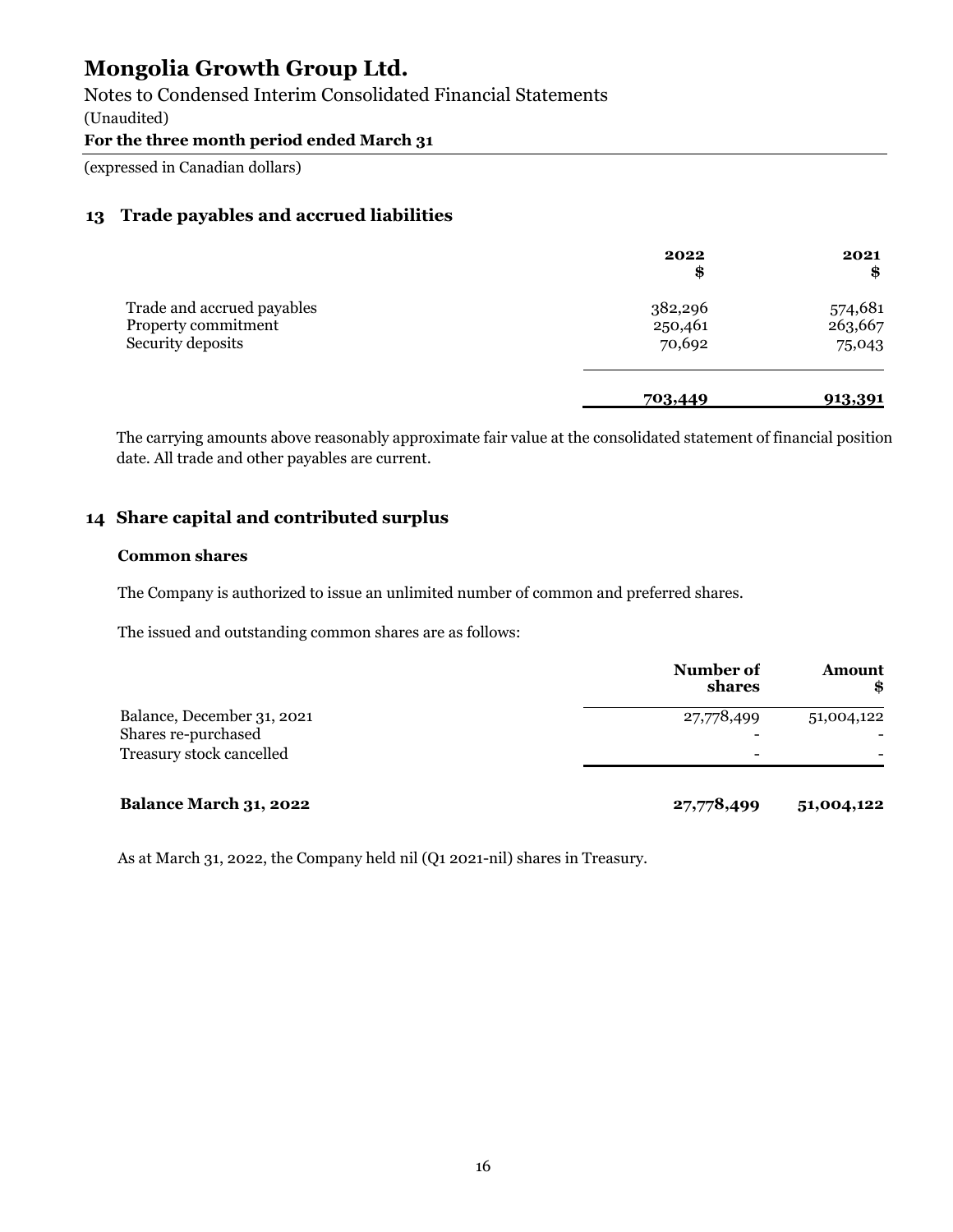Notes to Condensed Interim Consolidated Financial Statements

(Unaudited)

### **For the three month period ended March 31**

(expressed in Canadian dollars)

### **14 Share capital and contributed surplus (continued)**

### **Earnings per share**

The following table summarizes the shares used in calculating earnings (loss) per share:

|                                                                               | <b>March 31,</b><br>2022 | December 31,<br>2021 |
|-------------------------------------------------------------------------------|--------------------------|----------------------|
| Weighted average number of shares – basic<br>Effect of dilutive stock options | 27,778,499               | 29,309,116           |
| Weighted average number of shares – diluted                                   | 27,778,499               | 29,309,116           |

Basic earnings (loss) per share are derived by dividing net income (loss) for the period by the weighted average number of common shares outstanding for the period.

### **15 Management of capital structure**

The Company's objective when managing capital is to ensure the Company is capitalized in a manner which provides a strong financial position for its shareholders.

The Company's capital structure includes equity and working capital. In managing its capital structure, the Company considers future investment and acquisition opportunities, potential credit available and potential issuances of new equity. The Company's objective is to maintain a flexible capital structure that will allow it to execute its stated business. Upon acquiring investment properties and operating businesses, the Company will strive to balance its proportion of debt and equity within its capital structure in accordance with the needs of the continuing business. The Company may, from time to time, issue shares and adjust its spending to manage current and projected proportions as deemed appropriate.

|                            | March 31,      | December 31, |
|----------------------------|----------------|--------------|
|                            | 2022           | 2021         |
|                            | \$             |              |
| Current assets             | 54,390,553     | 40,809,029   |
| <b>Current liabilities</b> | (18, 220, 437) | (13,839,334) |
| <b>Working capital</b>     | 36,170,116     | 26,969,695   |

The method used by the Company to monitor its capital is based on an assessment of the Company's working capital position relative to its projected obligations.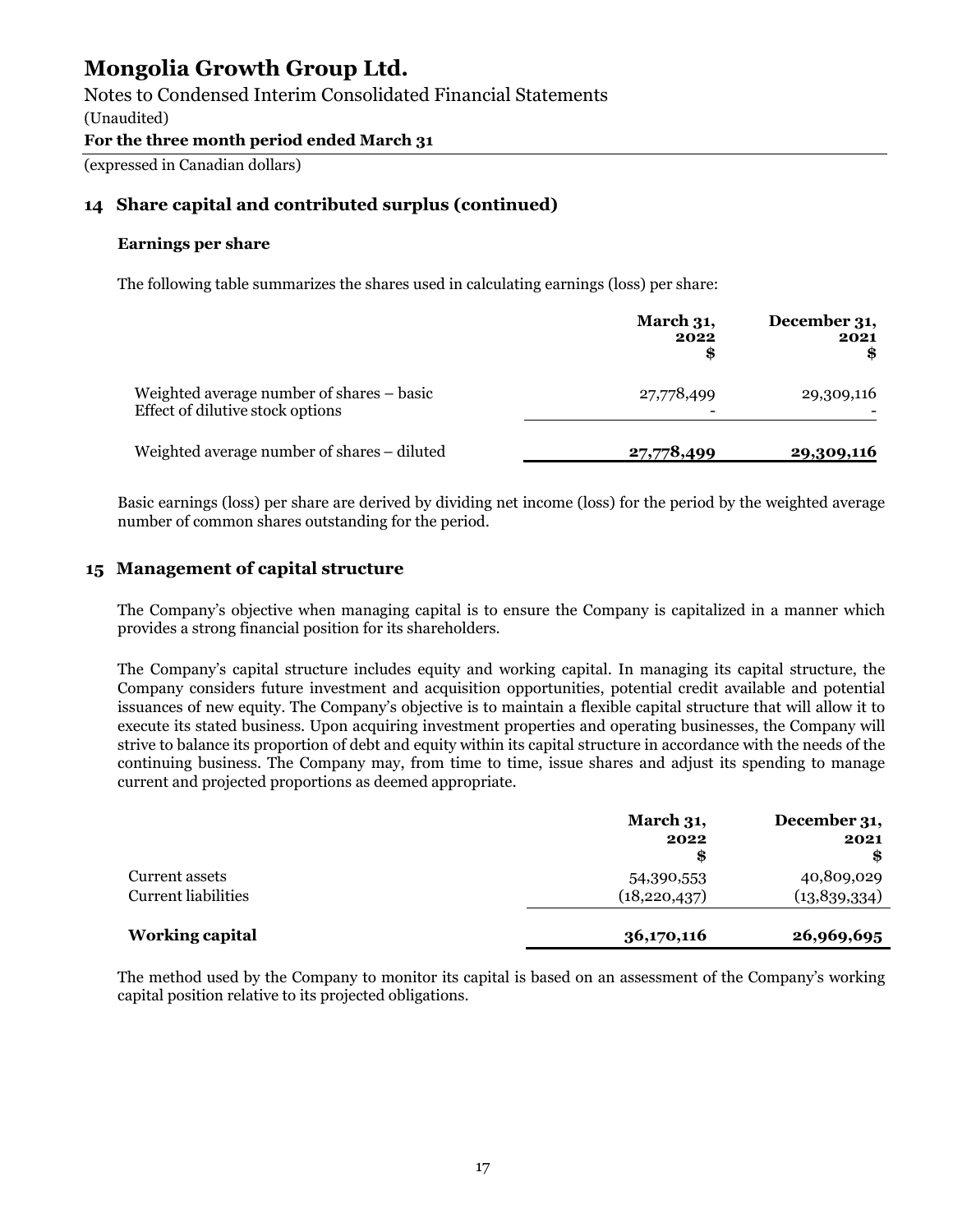### Notes to Condensed Interim Consolidated Financial Statements

(Unaudited)

#### **For the three month period ended March 31**

(expressed in Canadian dollars)

#### **16 Related party transactions**

Parties are generally considered to be related if the parties are under common control or if one party has the ability to control the other party or can exercise significant influence or joint control over the other party in making financial and operational decisions. In considering each possible related party relationship, attention is directed to the substance of the relationship, not merely the legal form.

Key management personnel of the Company include all directors, executive management and persons directly related to directors and executive management. The summary of compensation for key management personnel is as follows:

|                                                 | Three months ending<br>March 31, 2022 | Three months ending<br>March 31, 2021 |
|-------------------------------------------------|---------------------------------------|---------------------------------------|
| Salaries and other short-term employee benefits | 129,843                               | 135,572                               |
| Director fees                                   | 15,000                                | 15,000                                |
|                                                 | 144,843                               | 150,572                               |

Starting in 2019, certain entities affiliated with Harris Kupperman, the Corporation's Chairman and CEO, have agreed to split certain expenses related to the Corporation's investments in public securities. The Corporation expects that this will reduce MGG's investment related expenses on an ongoing basis.

#### **17 Commitments and contingencies**

From time to time and in the normal course of business, claims against the Company may be received. On the basis of management's assessments and professional legal advice, management is of the opinion that no material losses will be incurred and no provision or disclosure has been made in these consolidated financial statements.

The Company has an obligation to provide an 84 meter apartment to an owner of an apartment that has been included in one of the Company's properties classified as land and redevelopment. For more information, please refer to the December 31, 2021 consolidated financial statements.

The Company indemnifies its directors and officers against any and all claims or losses reasonably incurred in the performance of their service to the Company to the extent permitted by law.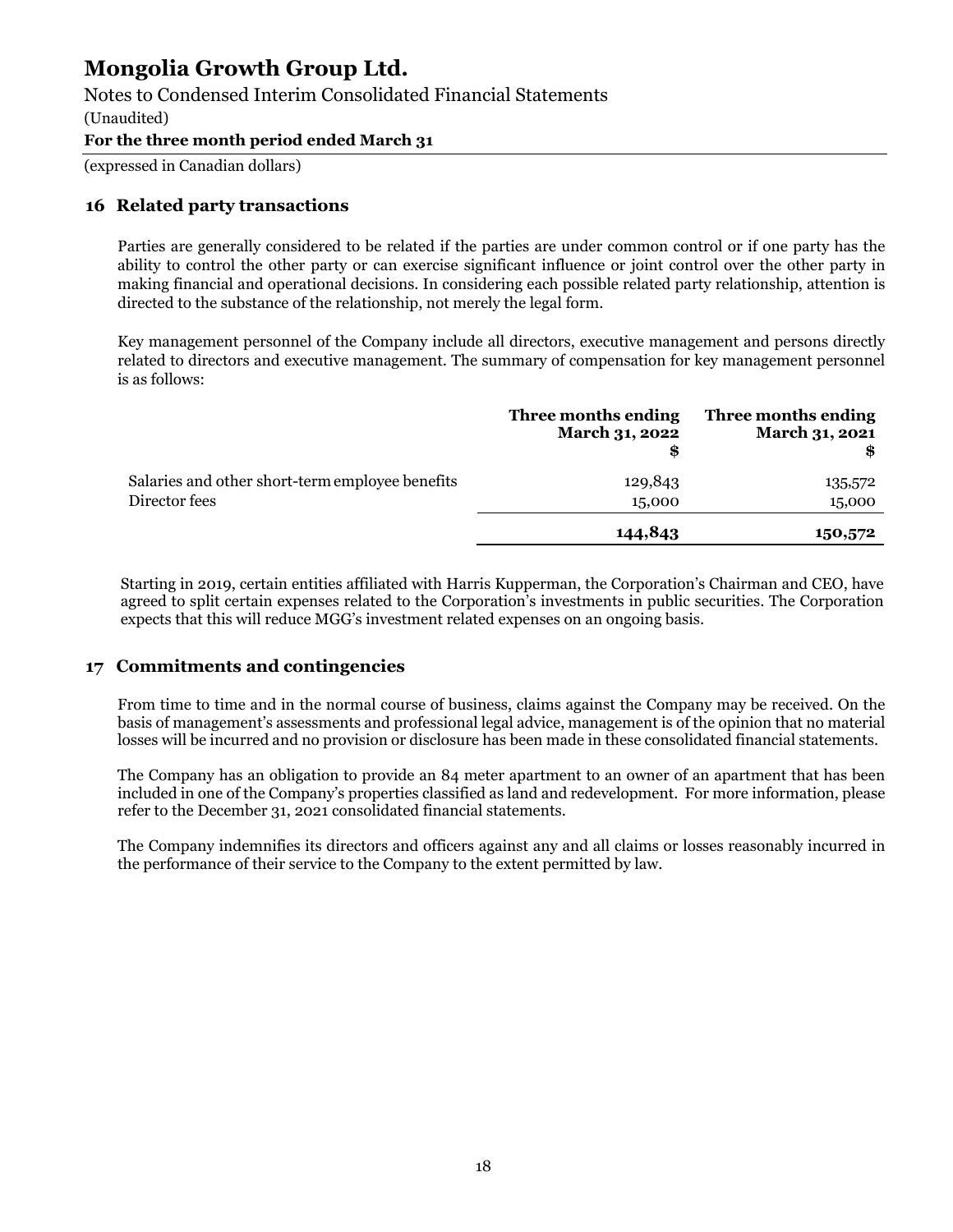Notes to Condensed Interim Consolidated Financial Statements

(Unaudited)

**For the three month period ended March 31** 

(expressed in Canadian dollars)

# **18 Supplementary cash flow information**

|                                                                  | Three months<br>ending March 31, 2022<br>\$ | Three months<br>ending March 31, 2021<br>\$ |
|------------------------------------------------------------------|---------------------------------------------|---------------------------------------------|
| Changes in non-working capital arising from                      |                                             |                                             |
| Unearned revenue                                                 | (202, 211)                                  |                                             |
| Other assets                                                     | 11,713                                      | (165, 465)                                  |
| Net due to/(from) broker                                         | (513, 224)                                  |                                             |
| Trade payables and accrued liabilities                           | (190, 913)                                  | (6,880)                                     |
| Income tax payable                                               | (4,274)                                     | 2,702                                       |
| Changes in non-cash working capital<br>from operating activities | (898,909)                                   | (169, 643)                                  |

Income tax paid during the quarter was \$4,274 (Q1-2021 \$1,393). Interest paid during the quarter was \$nil (Q1- 2021 \$nil).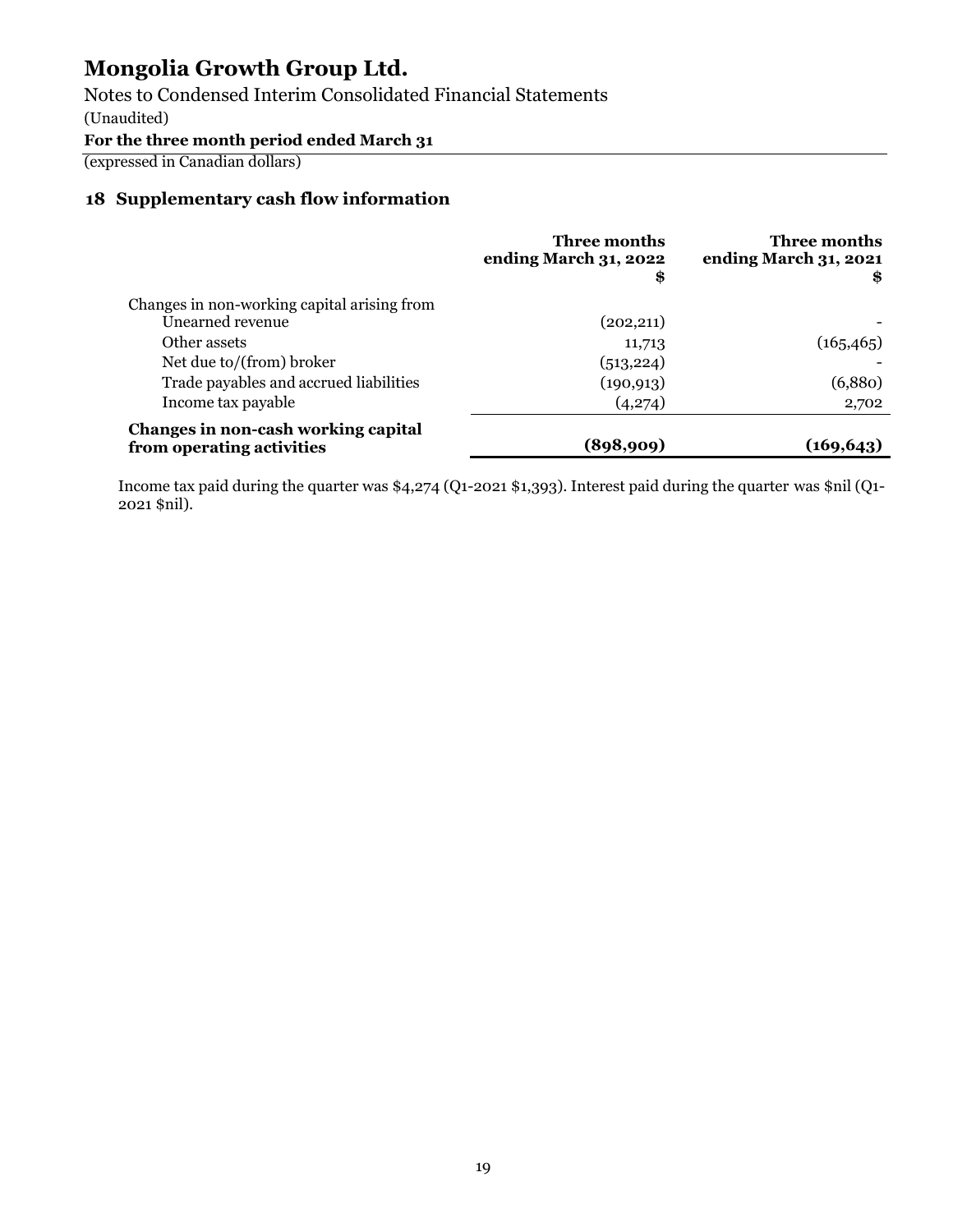### Notes to Condensed Interim Consolidated Financial Statements

(Unaudited)

#### **For the three month period ended March 31**

(expressed in Canadian dollars)

#### **19 Segment information**

The Company's operations are conducted in three reportable segments; Investment Property Operations, Corporate, and Subscription Products. The Company reports information about its operating segments based on the way management organizes and reports the segments within the organization for making operating decisions and evaluating performance.

Investment Property Operations consist of commercial and residential investment property in Mongolia held for the purposes of rental revenue, capital appreciation or redevelopment. These properties are managed by Big Sky Capital LLC and its subsidiaries.

The Company evaluates performance based on net income (loss) before income taxes.

#### **Three months ended March 31, 2022 Investment Property Corporate Subscription Products Total \$ \$ \$ \$** Rental income 204,071 - 204,071 - 204,071 Subscription revenue  $604.677$  604,677 604,677 Property operating expenses (178,277) (4,609) - (182,886) Unrealized mark to market gain and the set of the contract of the 4,318,099 of the 4,318,099 Unrealized gain on digital assets  $21,607$  - 21,607 - 21,607 Other expenses (61,572) (372,486) (126,492) (560,550) Subscription processing fees - (14,120) (14,120) (14,120) Depreciation (13,740) (6,224) - (19,964) Other revenue 30,858 30,858 - 30,858 30,858 30,858 30,858 30,858 30,858 30,858 30,858 30,858 30,858 30,858 30, Realized gain on marketable securities  $\begin{array}{cccc} -4.974.166 & -4.974.166 \end{array}$ Foreign Currency loss (43,022) (295,321) - (338,343) **Net income (loss) before income taxes (61,682) 8,635,232 464,065 9,037,615**

#### **Three months ended March 31, 2021**

|                                        | Investment<br><b>Property</b> | Corporate<br>\$ | <b>Subscription</b><br><b>Products</b><br>\$ | <b>Total</b><br>\$ |
|----------------------------------------|-------------------------------|-----------------|----------------------------------------------|--------------------|
| Rental income                          | 144,421                       |                 |                                              | 144,421            |
| Property operating expenses            | (209, 579)                    |                 |                                              | (209, 579)         |
| Unrealized mark to market gain         |                               | 492,819         |                                              | 492,819            |
| Unrealized loss on digital assets      |                               |                 |                                              |                    |
| Other expenses                         | (34, 163)                     | (272, 964)      |                                              | (307, 127)         |
| Subscription processing fees           |                               |                 |                                              |                    |
| Depreciation                           | (15, 673)                     |                 |                                              | (15, 673)          |
| Other revenue                          | 105,440                       |                 |                                              | 105,440            |
| Realized gain on marketable securities |                               | 5,960,261       |                                              | 5,960,261          |
| Foreign Currency gain (loss)           | 48                            | (70, 251)       |                                              | (70, 203)          |
| Net income (loss) before income taxes  | (9,506)                       | 6,109,865       |                                              | 6,100,359          |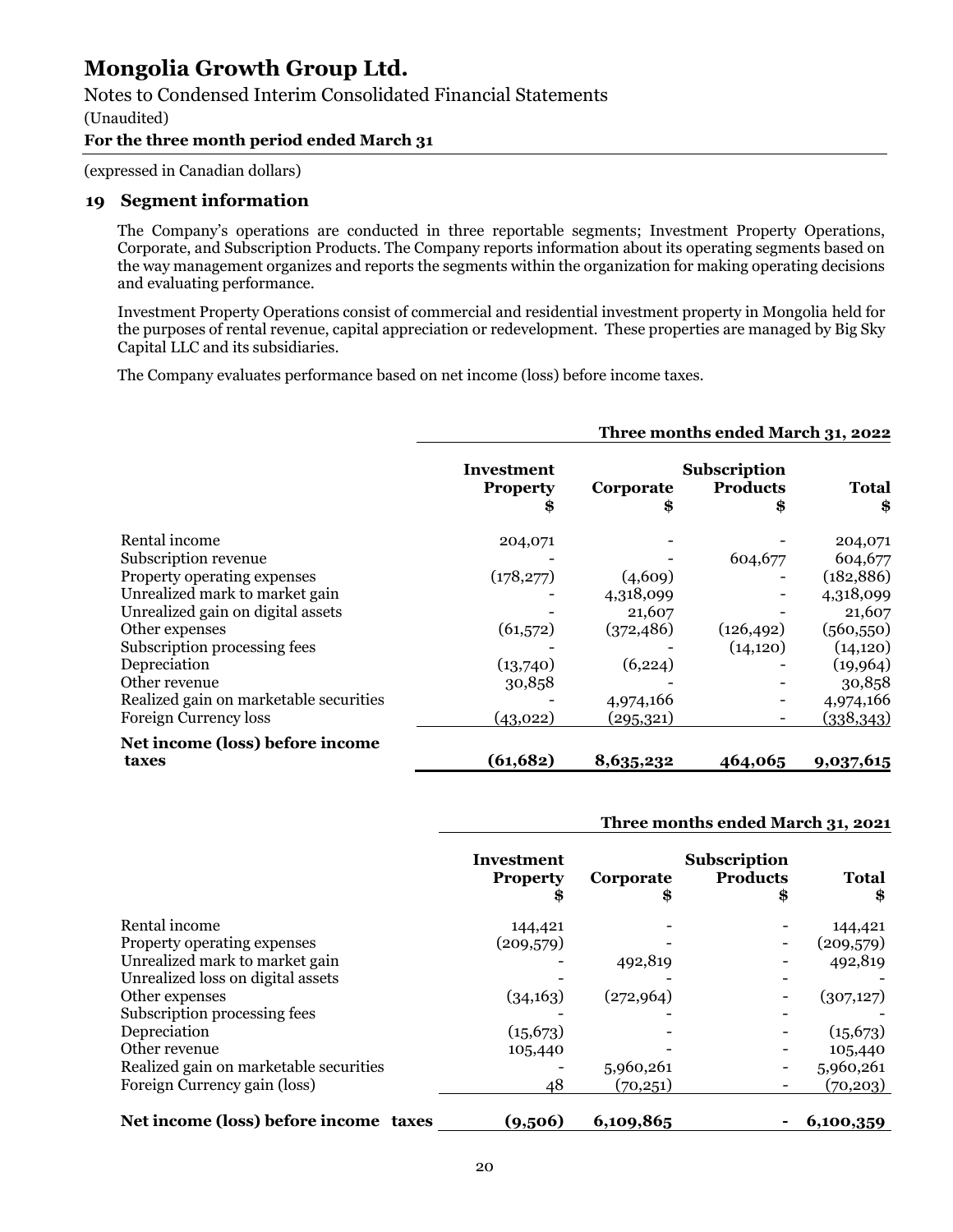Notes to Condensed Interim Consolidated Financial Statements

(Unaudited)

**For the three month period ended March 31** 

(expressed in Canadian dollars)

# **19 Segment information (continued)**

|                          |                                     | Balance as of March 31, 2022                 |                          |                    |
|--------------------------|-------------------------------------|----------------------------------------------|--------------------------|--------------------|
|                          | Investment<br><b>Property</b><br>\$ | <b>Subscription</b><br><b>Products</b><br>\$ | Corporate<br>\$          | <b>Total</b><br>\$ |
| <b>Total assets</b>      | 12,462,372                          | $\overline{\phantom{a}}$                     | 55,252,221               | 67,714,593         |
| Property and equipment   | 1,296,200                           |                                              | 995,838                  | 2,292,038          |
| Investment properties    | 10,925,875                          |                                              | $\overline{\phantom{0}}$ | 10,925,875         |
| Expenditures             |                                     |                                              |                          |                    |
| Property and equipment   | 459                                 |                                              | 167,250                  | 167,709            |
| Investment properties    |                                     |                                              |                          |                    |
| <b>Total Liabilities</b> | 361,449                             | 833,259                                      | 20,768,594               | 21,963,302         |

|                          |                                    | Balance as of March 31, 2021 |                    |  |
|--------------------------|------------------------------------|------------------------------|--------------------|--|
|                          | Investment<br><b>Property</b><br>8 | Corporate<br>\$              | <b>Total</b><br>\$ |  |
| <b>Total assets</b>      | 15,703,771                         | 18,052,770                   | 33,756,541         |  |
| Property and equipment   | 1,262,770                          |                              | 1,262,770          |  |
| Investment properties    | 14,013,130                         |                              | 14,013,130         |  |
| Expenditures             |                                    |                              |                    |  |
| Property and equipment   |                                    |                              |                    |  |
| Investment properties    |                                    |                              |                    |  |
| <b>Total Liabilities</b> |                                    |                              |                    |  |

|          |                                | <b>Revenue</b>         | <b>Property and equipment</b>  |                                | <b>Investment property</b> |                                |
|----------|--------------------------------|------------------------|--------------------------------|--------------------------------|----------------------------|--------------------------------|
|          | <b>March</b><br>31, 2022<br>\$ | March<br>31,2021<br>\$ | <b>March</b><br>31, 2022<br>\$ | <b>March</b><br>31, 2021<br>\$ | March<br>31, 2022<br>\$    | <b>March</b><br>31, 2021<br>\$ |
| Canada   |                                |                        |                                | $\overline{\phantom{a}}$       |                            |                                |
| USA      | 604,677                        |                        | 995,838                        |                                |                            |                                |
| Mongolia | 234,929                        | 249,861                | 1,296,200                      | 1,262,770                      | 10,925,875                 | 14,013,130                     |
|          | 839,606                        | 249,861                | 2,292,038                      | 1,262,770                      | 10,925,875                 | 14,013,130                     |